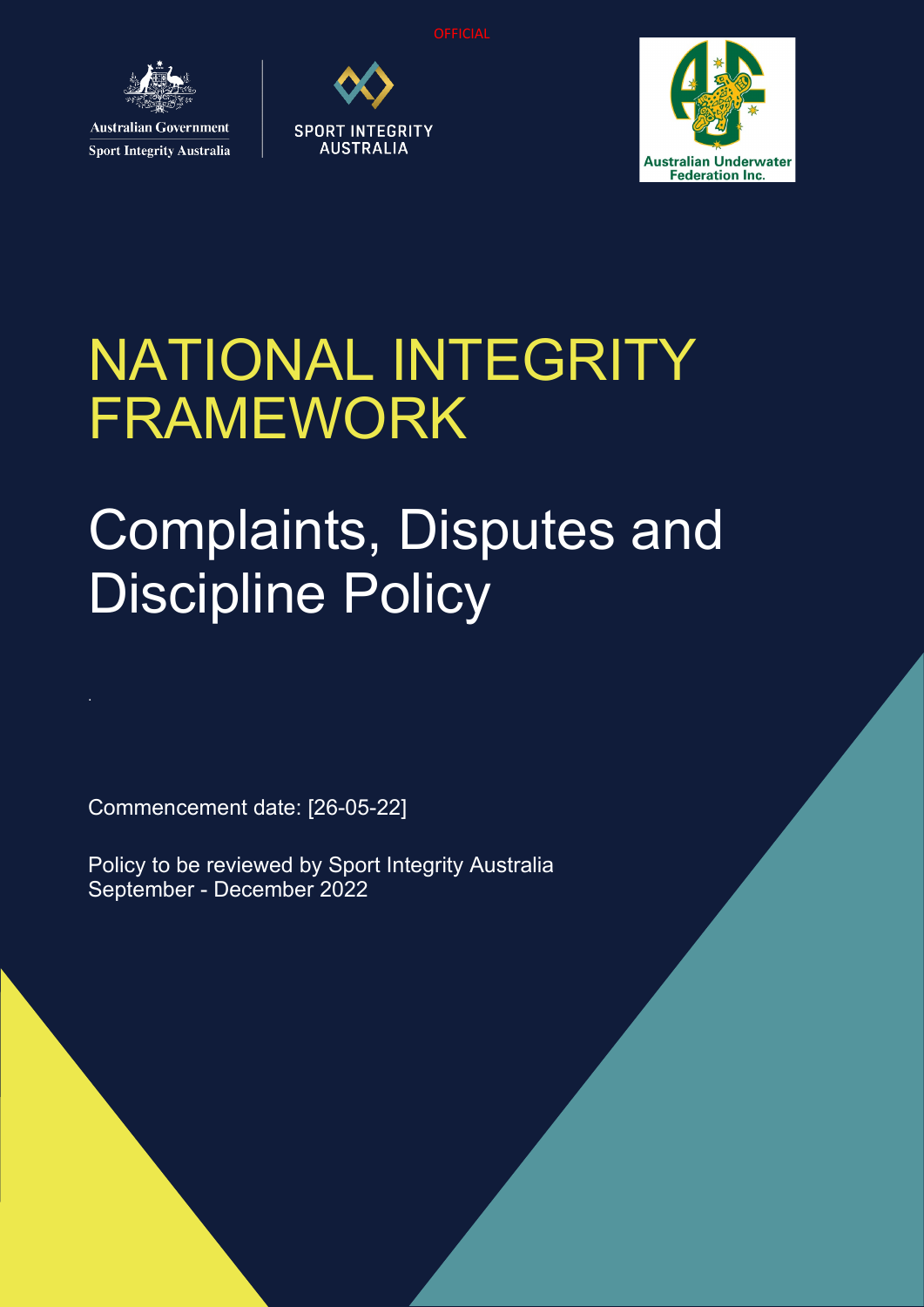# **TABLE OF CONTENTS**

| 1.   | <b>Introduction</b>                                                        | 1              |
|------|----------------------------------------------------------------------------|----------------|
| 2.   | <b>Definitions</b>                                                         |                |
| 3.   | <b>Preliminary Matters</b>                                                 | 3              |
| 3.1  | What is a Complaint?                                                       | 3              |
| 3.2  | What is an Alleged Breach?                                                 | 3              |
| 3.3  | What is not an Alleged Breach?                                             | 3              |
| 3.4  | Who can be a Complainant?                                                  | 3              |
| 3.5  | Who can be a Respondent?                                                   | 3              |
| 3.6  | Standard of Proof                                                          | 3              |
| 3.7  | Confidentiality                                                            | 3              |
| 3.8  | Public disclosure of Sanctions                                             | 5              |
| 3.9  | Failure to cooperate                                                       | 5              |
| 3.10 | <b>Vulnerable Persons</b>                                                  | 5              |
| 3.11 | Appointment of the Australian Underwater Federation Complaint Manager      | 5              |
| 3.12 | Time limits                                                                | 6              |
| 3.13 | Management of Complaints                                                   | 6              |
| 4.   | <b>How to Make a Complaint</b>                                             | 6              |
| 4.1  | Submitting a Complaint                                                     | 6              |
| 4.2  | Withdrawing a Complaint                                                    | 6              |
| 5.   | <b>Complaint Assessment</b>                                                | 6              |
| 5.1  | Initial Threshold Questions/ Determining whether the Complaint is in-scope | 6              |
| 5.2  | Notification to Parties                                                    | $\overline{7}$ |
| 5.3  | Assessment                                                                 | 8              |
| 5.4  | <b>External Referral</b>                                                   | 8              |
| 5.5  | Referral to Alternative Dispute Resolution                                 | 8              |
| 5.6  | <b>Provisional Action</b>                                                  | 9              |
| 5.7  | Unreasonable demands/behaviours                                            | 10             |
| 6.   | <b>Assessment Findings and Determination</b>                               | 10             |
| 6.1  | Findings and Determination of Sport Integrity Australia                    | 10             |
| 6.2  | The Australian Underwater Federation to manage Resolution Process          | 10             |
| 7.   | <b>Resolution Process</b>                                                  | 11             |
| 7.1  | No Further Action                                                          | 11             |
| 7.2  | <b>Breach Notice</b>                                                       | 11             |
| 7.3  | Resolution without a hearing                                               | 12             |
| 7.4  | Referral to a hearing                                                      | 12             |
| 7.5  | Sanctions                                                                  | 12             |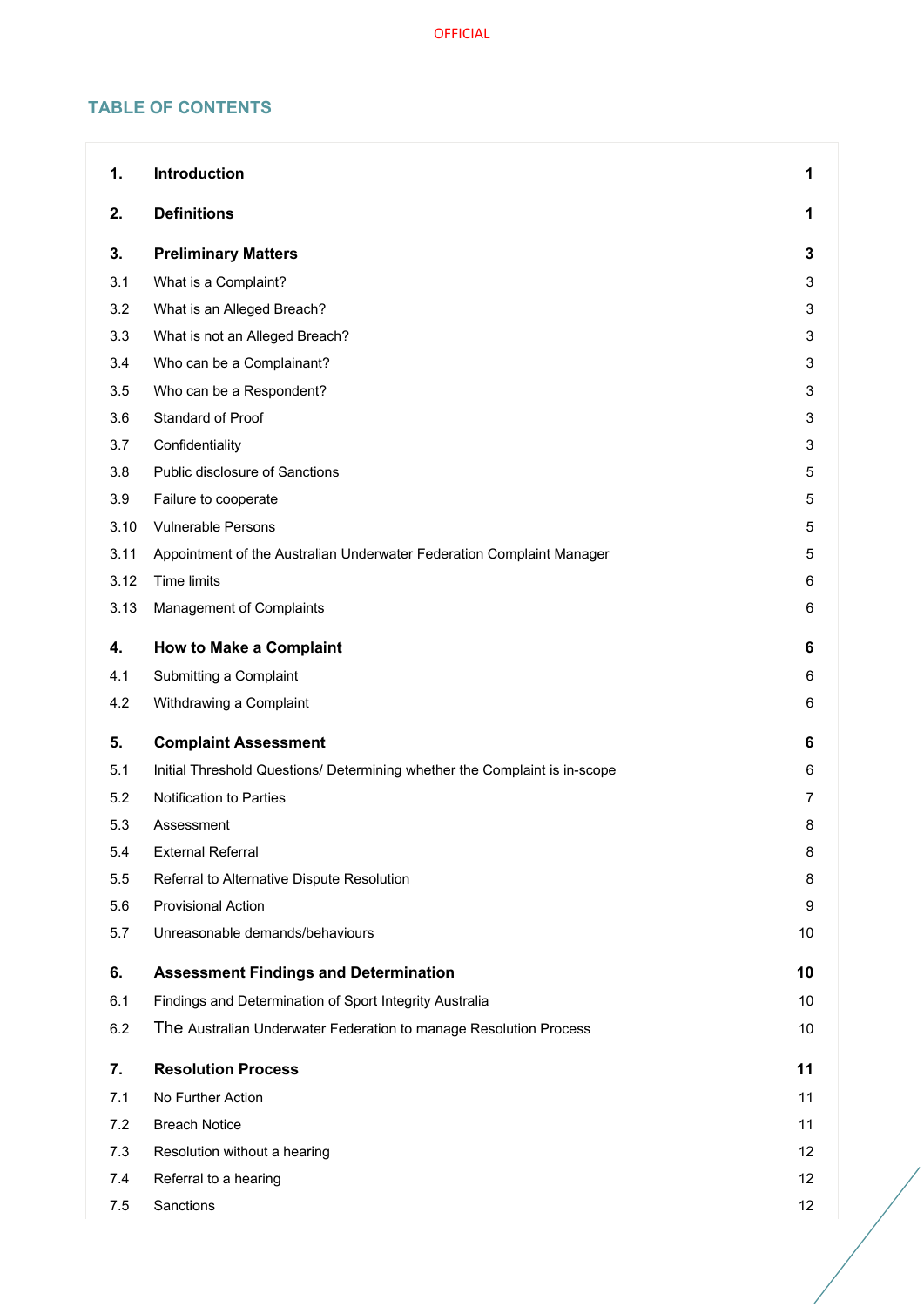| 8.   | <b>Hearing Tribunals</b>                                | 13 |
|------|---------------------------------------------------------|----|
| 8.1  | Arbitration in the NST                                  | 13 |
| 8.2  | Internal Hearing Tribunal                               | 13 |
| 8.3  | Parties and right to attend hearings                    | 13 |
| 8.4  | Notification of Hearing Tribunal decision               | 14 |
| 9.   | <b>Appeals</b>                                          | 14 |
| 9.1  | Decisions subject to appeal                             | 14 |
| 9.2  | Persons entitled to appeal                              | 14 |
| 9.3  | Grounds of appeal                                       | 14 |
| 9.4  | Notice of appeal                                        | 14 |
| 9.5  | Appeals in the NST Appeals Division                     | 15 |
| 9.6  | Internal Appeals Tribunal                               | 15 |
| 9.7  | Determination for Appeal Tribunal                       | 15 |
| 9.8  | Notification of Appeal Tribunal decision                | 15 |
| 10.  | <b>Finalising Complaints</b>                            | 16 |
| 10.1 | <b>Finalisation of Resolution Process</b>               | 16 |
| 10.2 | Notification of outcome and implementation of Sanction  | 16 |
| 10.3 | Recording Decisions and Outcomes                        | 16 |
| 11.  | <b>Interpretation &amp; Other Information</b>           | 16 |
| 11.1 | Commencement                                            | 16 |
| 11.2 | Prior complaints                                        | 16 |
| 11.3 | Requirements for Sport Organisations                    | 17 |
|      |                                                         |    |
| 11.4 | Interpretation                                          | 17 |
| 11.5 | Amendment                                               | 17 |
|      | <b>SCHEDULE 1 - Internal Hearing Tribunal Procedure</b> | 18 |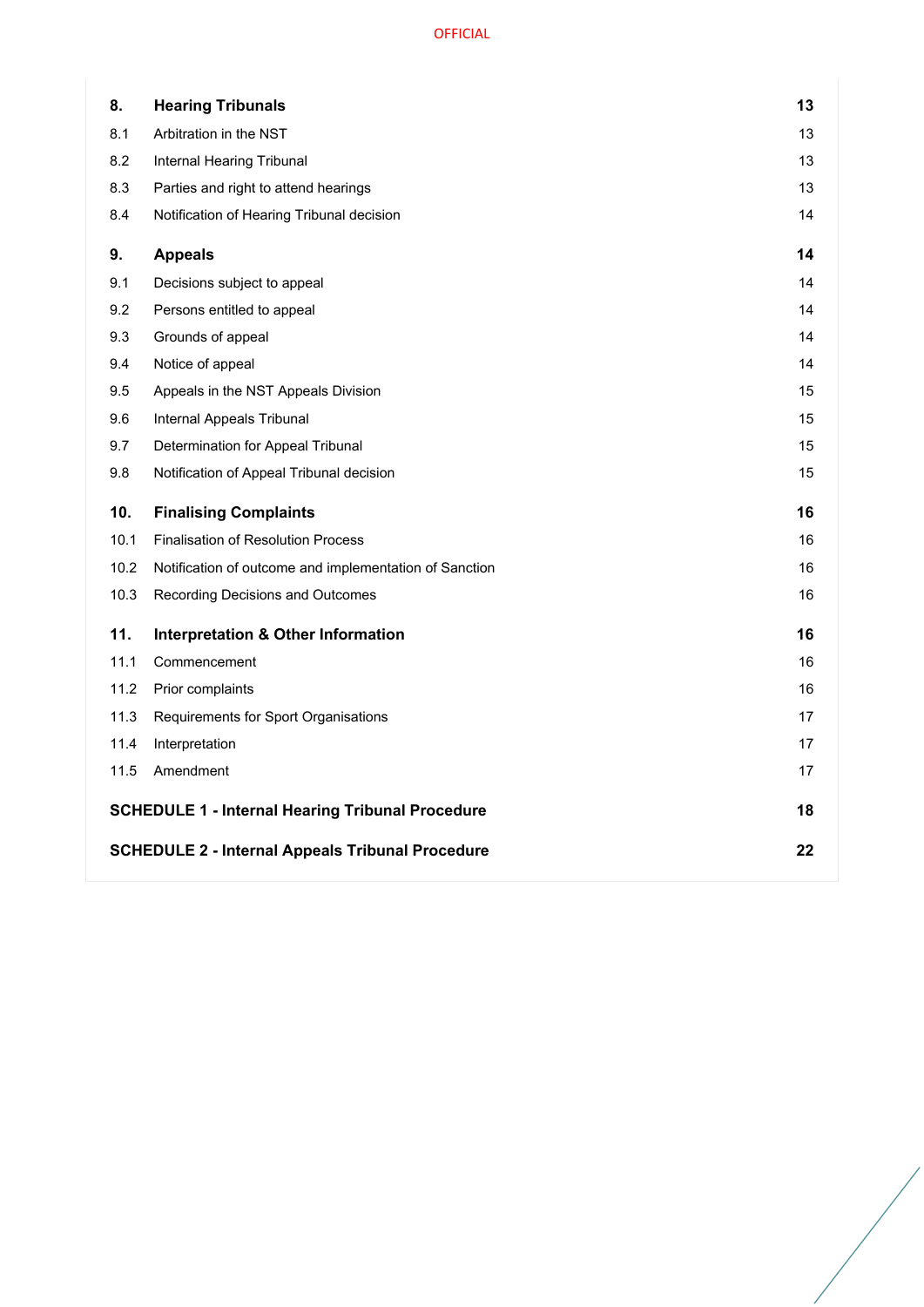# <span id="page-3-0"></span>**1. Introduction**

The Complaints, Disputes and Discipline Policy:

- is a collaboration between the Australian Underwater Federation, Sport Integrity Australia and the National Sports Tribunal that will provide an independent, transparent, and fair complaint management system for all involved in Sport.
- sets out the process for resolving complaints and disciplinary action arising from an individual or organisation engaging in prohibited conduct under the National Integrity Framework and associated integrity policies including child safeguarding, member protection, competition manipulation, sports wagering and misuse of drugs and medicine.
- only manages complaints in relation to the National Integrity Framework and does not manage complaints in relation to eligibility and selection, competition-related rules, personal grievances, code of conduct or governance matters.

The Complaints, Disputes and Discipline Policy has been designed to ensure sport integrity related complaints are dealt with efficiently and effectively and that all involved in Sport have confidence that prohibited conduct will be managed via the most appropriate resolution and discipline mechanism.

# <span id="page-3-1"></span>**2. Definitions**

**Alleged Breach** has the meaning given in clause [3.2.](#page-5-2)

**Alternative Dispute Resolution** is a collective term for processes, such as mediation, to resolve disputes without the need for litigation that will be applied to resolve the alleged breach in accordance with clause [5.5.](#page-10-2)

**Appeals Tribunal** means the appeals tribunal established under clause [9,](#page-16-1) being either the NST Appeals Division or an Internal Tribunal as provided in this Policy.

**Arbitration** means the hearing and binding determination of a dispute conducted by a Hearings Tribunal or Appeals Tribunal.

**Complaint** means a formal notification of a complaint relating to Prohibited Conduct by a Respondent of an Eligible Policy.

**Complaints Process** means the process of handling and resolving a Complaint under this Policy from the point where the Complaint is received to the finalisation of the Resolution Process.

**Complainant** means a person who or an organisation which makes a Complaint about an Alleged Breach by a Respondent in accordance with this Policy.

**Disciplinary Action** means disciplinary action as set out in the Resolution Process.

**Eligible Policies** means the following the Australian Underwater Federation sports integrity-related policies adopted under the National Integrity Framework:

- (a) Child Safeguarding Policy;
- (b) Competition Manipulation and Sport Wagering Policy;
- (c) Improper Use of Drugs and Medicine Policy;
- (d) Member Protection Policy; and
- (e) National Integrity Framework.

**Employment Matter** means a Complaint directly relating to allegations concerning an Employee acting in the course of their employment duties.

**Hearings Tribunal** means the first instance tribunal established under clause [8.1,](#page-15-1) being either the NST General Division or an Internal Tribunal as provided in this Policy.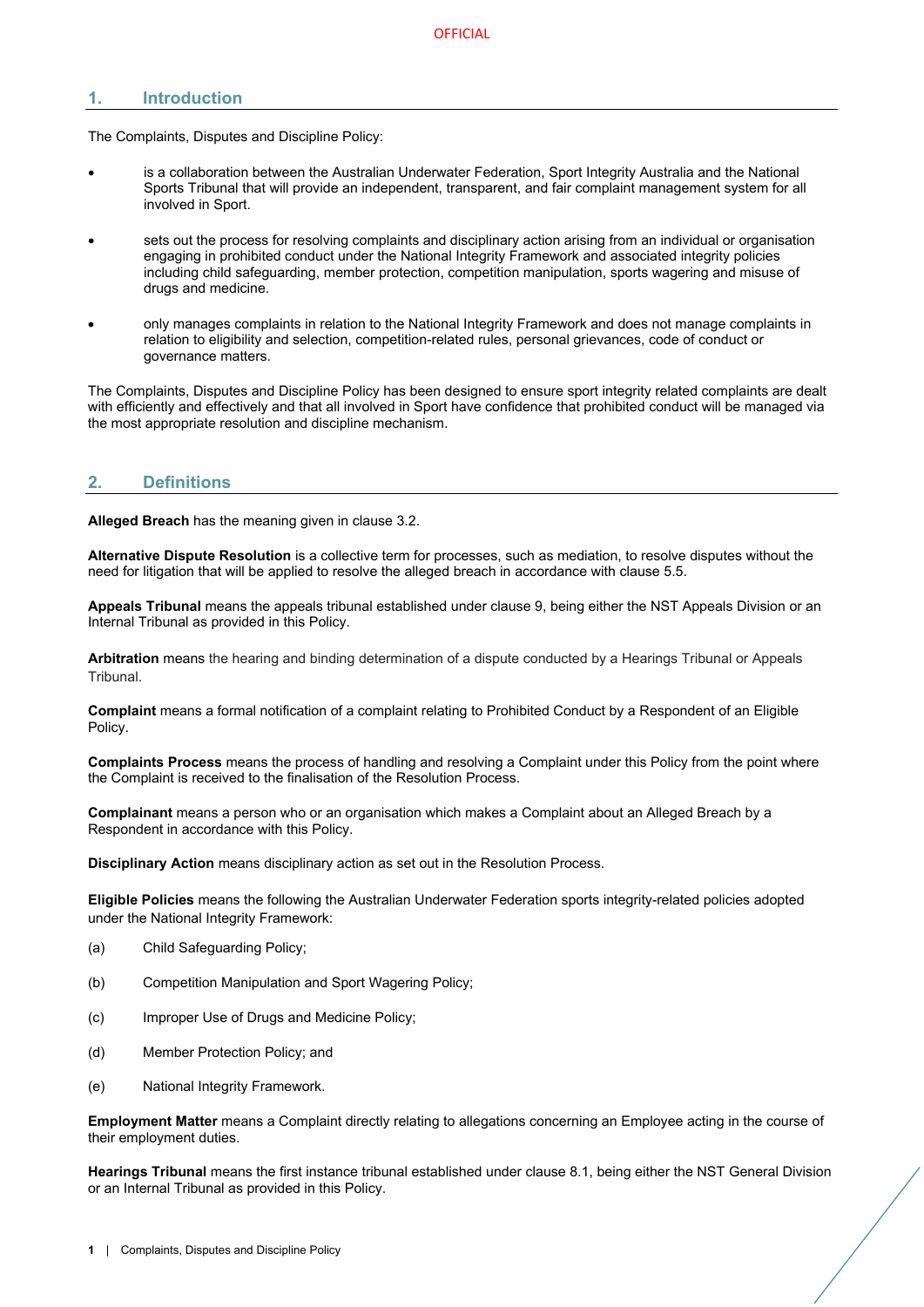**Legal Practitioner** is a person holding a current practising certificate as a lawyer or barrister in any Australian jurisdiction.

The **Australian Underwater Federation Complaint Manager** means the person appointed by the Australian Underwater Federation under clause [3.11](#page-7-3) to manage Complaints under this Policy.

**NST** means the National Sports Tribunal.

**NST Eligible Matter** means an Alleged Breach that is a kind of dispute<sup>[1](#page-4-0)</sup> that falls within the jurisdiction of the NST.

**NST Excluded Matter** means an Alleged Breach that is a kind of dispute that is expressly excluded from the NST's jurisdiction.

**NST Legislation** means the *National Sports Tribunal Act 2019* (Cth) (**NST Act**) and all legislative and notifiable instruments adopted under the NST Act<sup>2</sup>.

**Personal Grievance** means any form of grievance between two or more people (including individuals and bodies corporate) that does not concern or allege a breach of an Eligible Policy.

**Policy** means this Complaints, Disputes and Discipline Policy, including any schedules and annexures.

**Prohibited Conduct** means conduct described as such in an Eligible Policy.

**Provisional Action** has the meaning given in clause [5.6.](#page-11-0)

**Protected Disclosure** means, where a Sport Organisation is a "regulated entity"<sup>[3](#page-4-2)</sup> under the whistleblower laws<sup>[4](#page-4-3)</sup> in the *Corporations Act 2001* (Cth), a disclosure of information to the Sport Organisation that qualifies for protection under those laws<sup>[5](#page-4-4)</sup>.

**Relevant Organisation** has the meaning given in the National Integrity Framework.

**Relevant Person** has the meaning given in the National Integrity Framework.

**Resolution Process** means the chosen process for resolving an Alleged Breach under this Policy, including a Breach Offer.

**Respondent** means the person/s or organisation/s against whom a Complaint has been made.

**Sanction** means a sanction imposed on a Respondent for breaching an Eligible Policy in accordance with clause [7.5.](#page-14-2)

**Sports** means the sports as governed by the Australian Underwater Federation and/or CMAS from time to time.

**Sport Integrity Australia** means the non-corporate Commonwealth entity of that name established by the *Sport Integrity Australia Act 2020* (Cth).

**Sport Organisation** has the meaning given in the National Integrity Framework**.**

**Vulnerable Person** means a person who is (a) under the age of 18; or (b) aged 18 or over, but is or may be unable to take care of themselves, or is unable to protect themselves against harm or exploitation, by reason of age, illness, trauma or disability, or any other reason.

**Whistleblower Policy** means a policy which is compliant with the requirements of section 1317AI (1) of the *Corporations Act 2001* (Cth).

 $\overline{\phantom{a}}$ 

<span id="page-4-0"></span><sup>&</sup>lt;sup>1</sup> See NST Legislation for more information.

<span id="page-4-1"></span><sup>2</sup> Such as the *National Sports Tribunal Rule 2020* (Cth), *National Sports Tribunal (Practice and Procedure) Determination 2020* (Cth), *National Sports Tribunal Act 2019 - Principles for Allocating a Member to a Dispute 2020* (Cth), or such other legislative instruments issued under the NST Act from time to time.

<span id="page-4-2"></span><sup>3</sup> Refer to section 1317AAB of the *[Corporations Act 2001](https://www.legislation.gov.au/Details/C2020C00093/Html/Volume_5#_Toc33706032)* (Cth).

<span id="page-4-3"></span><sup>4</sup> As above, Part 9.4AAA.

<span id="page-4-4"></span><sup>5</sup> As above, s 1317AA.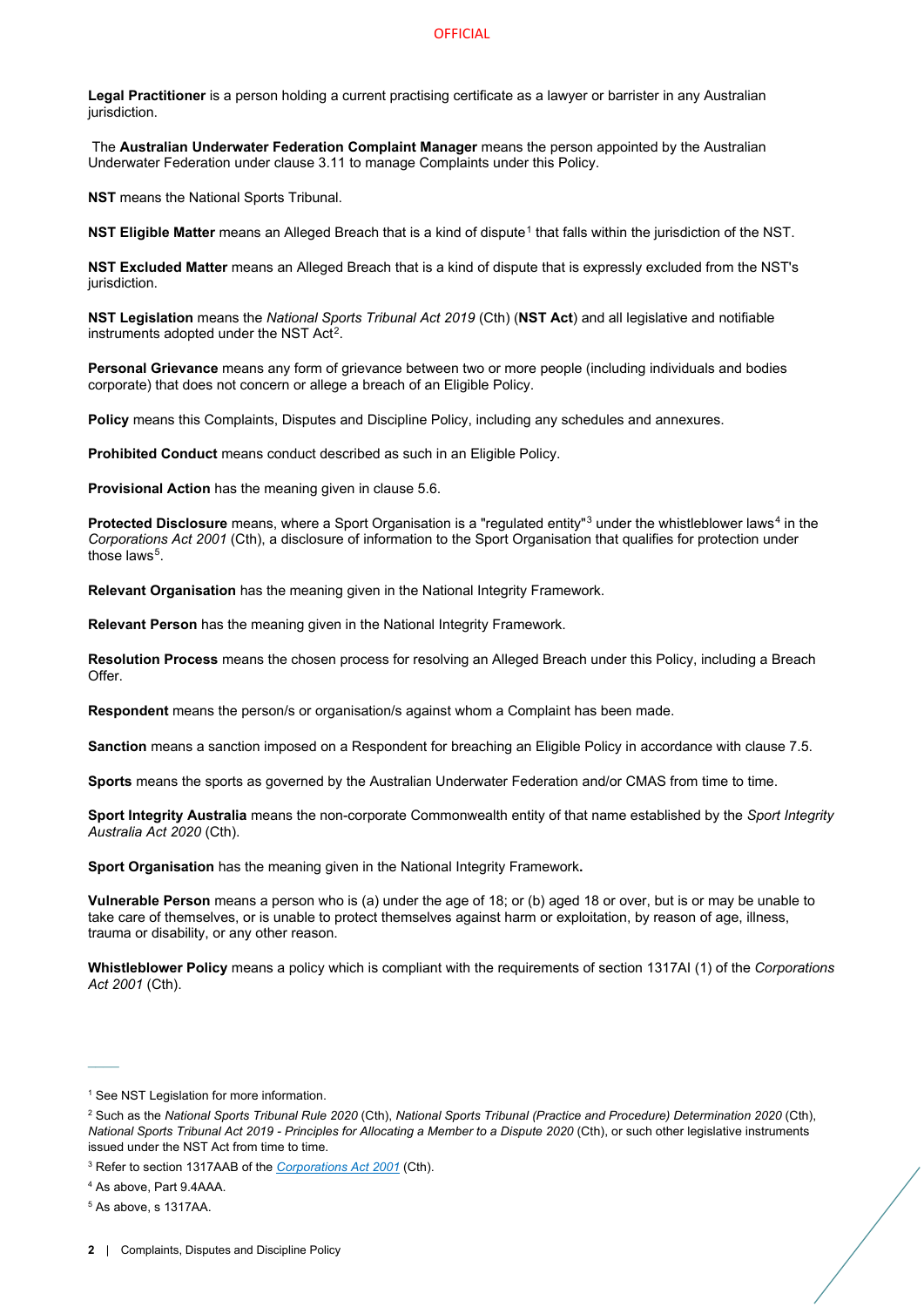# <span id="page-5-0"></span>**3. Preliminary Matters**

# <span id="page-5-1"></span>**3.1 What is a Complaint?**

A Complaint means a complaint lodged with Sport Integrity Australia in accordance with clause [4.1](#page-8-3) of this Policy.

# <span id="page-5-2"></span>**3.2 What is an Alleged Breach?**

An Alleged Breach is an allegation or information that a Relevant Person or Relevant Organisation (including the Australian Underwater Federation or Sports Organisations where appropriate) has engaged in Prohibited Conduct under an Eligible Policy but does not include a Complaint that falls under clause [3.3\(](#page-5-3)a).

# <span id="page-5-3"></span>**3.3 What is not an Alleged Breach?**

- (a) An Alleged Breach does not include an allegation or information:
	- (i) that does not relate to Prohibited Conduct under an Eligible Policy;
	- (ii) that constitutes a Protected Disclosure;
	- (iii) that is solely a Personal Grievance;
	- (iv) that is mischievous, vexatious, or knowingly untrue;
	- (v) that has been the subject of a previous complaint; or
	- (vi) where the Respondent is excluded by clause [3.5.](#page-5-5)
- <span id="page-5-8"></span>(b) A Complaint is not excluded from being an Alleged Breach by clause  $3.3(a)(v)$  $3.3(a)(v)$  if the Complaint contains additional information and evidence that was not known at the time of the original Complaint.

# <span id="page-5-4"></span>**3.4 Who can be a Complainant?**

A Complainant can be any person or organisation, including the Australian Underwater Federation or a Sports Organisation, who has information that an Alleged Breach of an Eligible Policy has occurred.

# <span id="page-5-5"></span>**3.5 Who can be a Respondent?**

- (a) A Respondent must be a Relevant Person or a Relevant Organisation who is bound by the Eligible Policy they are alleged to have breached.
- (b) In accordance with clause 2.1(e) of the National Integrity Framework, a person or organisation who was bound by the Eligible Policy that they are alleged to have breached at the time they allegedly committed the breach who would otherwise cease to have been bound by that Eligible Policy may still be a Respondent if they were bound by the Framework at the time when they became aware that a complaint may be made against them.
- (c) Once a Complaint has been made under this Policy, the Respondent will continue to be bound by this Policy and the relevant Eligible Policy/ies in respect of that Complaint and any related complaint until the Complaints Process has been finalised.
- (d) A Respondent cannot be a person or organisation that the Australian Underwater Federation or a Sports Organisation has no jurisdiction over.

# <span id="page-5-6"></span>**3.6 Standard of Proof**

- (a) Unless otherwise specified, the standard of proof that applies to all decisions made under this Policy (including by a Hearings Tribunal) is "balance of probabilities".
- (b) Where a Respondent has been convicted or found guilty in a criminal, disciplinary or professional proceeding of engaging in conduct which would be a breach of an Eligible Policy, the Respondent is deemed under this Policy to have committed Prohibited Conduct without requiring further investigation.

# <span id="page-5-7"></span>**3.7 Confidentiality**

(a) All Complaints (and all information disclosed in relation to them), including the outcomes of any Resolution Process, will be kept confidential by Sport Integrity Australia, the Australian Underwater Federation and Sports Organisations, and will not be disclosed to any third parties, except as provided in this clause.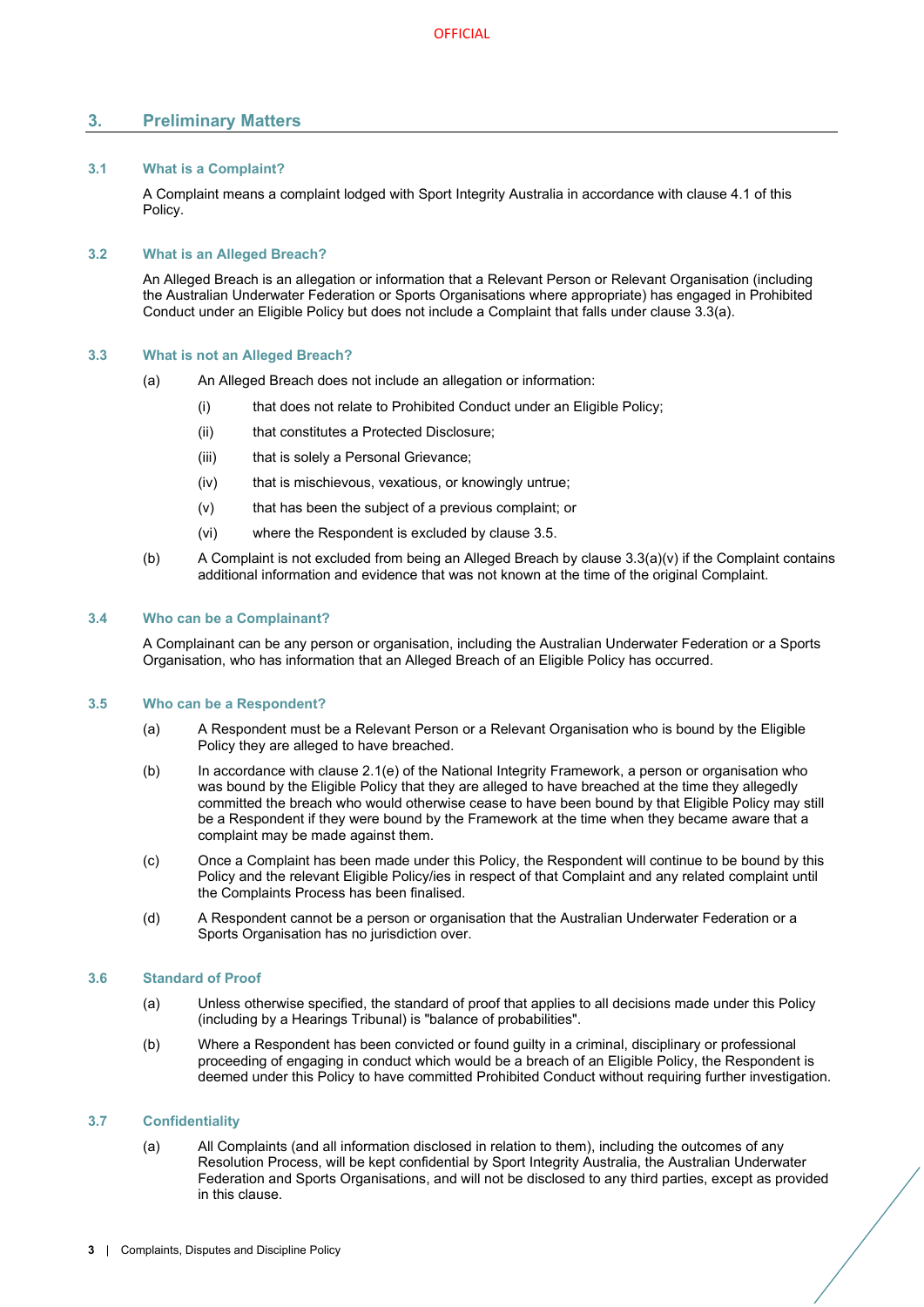- (b) Sport Integrity Australia may make the following disclosures:
	- (i) to the Australian Underwater Federation and Sports Organisations in accordance with this Policy;
	- (ii) to the parties to a Complaint (Respondent and the Complainant) to ensure a fair process;
	- (iii) to any person to facilitate the proper handling of the Complaint under this Policy;
	- (iv) in accordance with claus[e 5.1,](#page-8-6) where a Complaint is determined to not be an Alleged Breach under this Policy;
	- (v) to the employer of a Respondent, where Sport Integrity Australia considers it reasonably necessary to allow the employer to take action under and in accordance with the Respondent's employment relationship with the employer;
	- (vi) to external agencies so they can deal with the alleged conduct (e.g., law enforcement agencies, government or regulatory authorities, a child protection agency);
	- (vii) to:
		- (A) Relevant Organisations; or
		- (B) Relevant Persons,
		- to inform them of relevant Sanctions or Provisional Actions imposed;
	- (viii) in accordance with claus[e 3.8,](#page-7-0) where a Sanction is to be publicly disclosed;
	- (ix) to any third party, including foreign sporting bodies, law enforcement agencies and government or regulatory authorities, for the primary purpose of:
		- (A) preventing or lessening a risk to the safety, health, or wellbeing of a person; or
		- (B) protecting children participating in a sport; or
		- (C) protecting the safety of participants in a sport;
	- (x) in response to a request by a House or a Committee of the Parliament of the Commonwealth of Australia; and
	- (xi) as required by law, any court or the NST.
- <span id="page-6-1"></span><span id="page-6-0"></span>(c) The Australian Underwater Federation and Sports Organisations can make the following disclosures:
	- (i) to the parties to an Alleged Breach (Respondent and the Complainant) in relation to the Resolution Process;
	- $(iii)$  to the employer of a Respondent, in accordance with clause [5.6\(e\)](#page-12-4) or as otherwise necessary to allow the employer to take action under and in accordance with the Respondent's employment relationship with the employer where:
		- (A) one or more other employees of the Respondent's employer may be at risk of suffering harm; or
		- (B) the employer may be in breach of an applicable law by failing to take action in relation to the Respondent;
	- (iii) to any person to facilitate the proper handling of the Alleged Breach, including any Provisional Action under this Policy;
	- $(iv)$  to external agencies so they can deal with the alleged conduct  $(e.g., law enforcement)$ agencies, government or regulatory authorities, a child protection agency);
	- $(v)$  to:
		- (A) Relevant Persons; or
		- (B) other Relevant Organisations,
		- to inform them of relevant Sanctions or Provisional Actions imposed;
	- (vi) in accordance with claus[e 3.8,](#page-7-0) where a Sanction is to be publicly disclosed;
	- (vii) to any third party for the primary purpose of:
		- (A) preventing or lessening a risk to the safety, health, or wellbeing of a person; or
		- (B) protecting children participating in a sport; or
		- (C) protecting the safety of participants in a sport; and
	- (viii) as required by law, any court or the NST.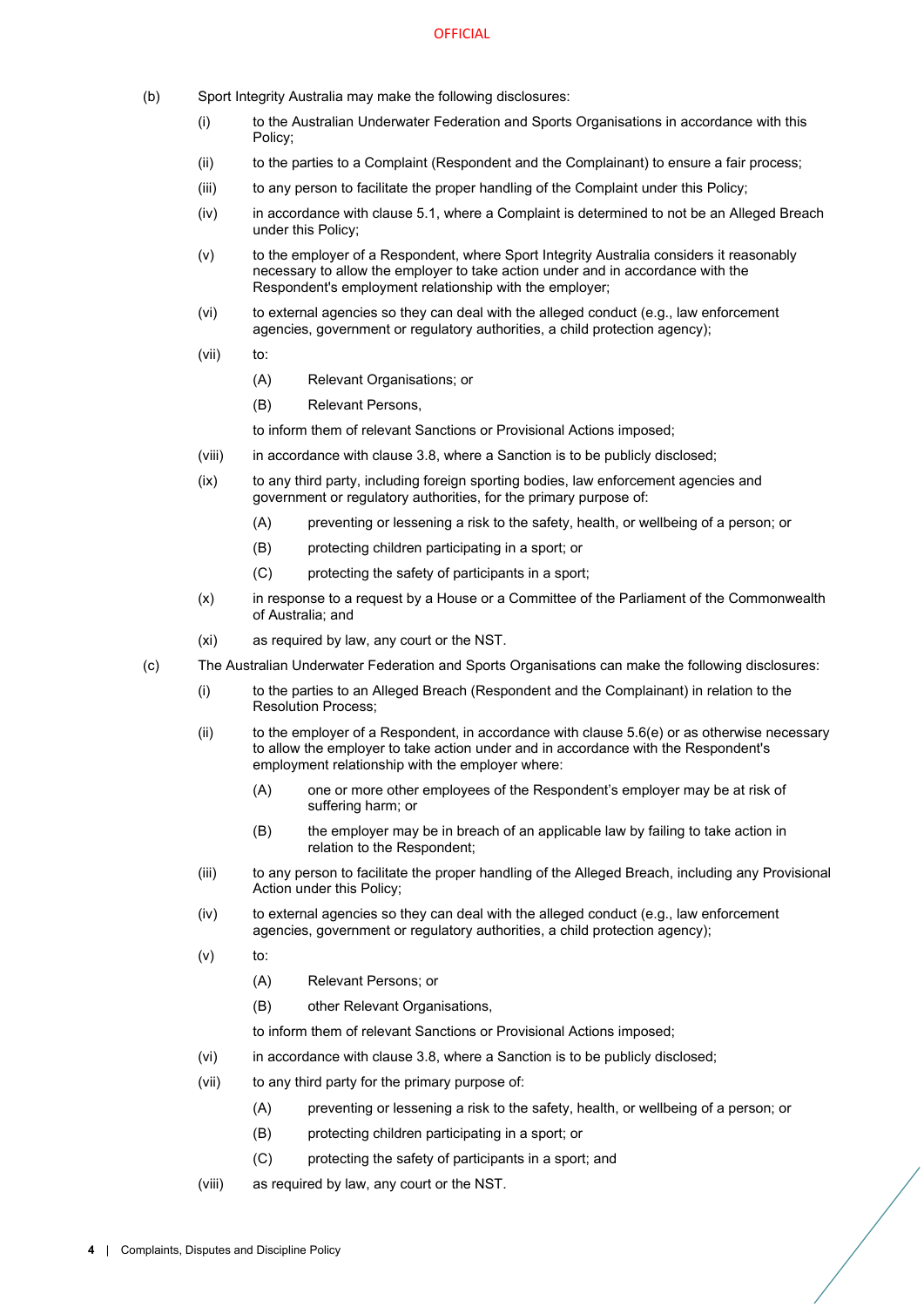# <span id="page-7-4"></span><span id="page-7-0"></span>**3.8 Public disclosure of Sanctions**

- (a) Where an Alleged Breach is found to have been substantiated and Sanctions are imposed, Sport Integrity Australia may give a direction to the Australian Underwater Federation that the Sanctions imposed are to be publicly disclosed where Sport Integrity Australia reasonably considers that this is necessary to give full effect to the Sanctions. The direction will include the period for which the Sanction is to remain on the public register. Where the Sanctions are imposed by the NST the public disclosure of the Sanctions will be in accordance with the NST Legislation.
- (b) Sanctions that may be subject to a direction of public disclosure include, but are not limited to:
	- (i) Suspension of membership or from certain activities;
	- (ii) Removal of accreditation; and
	- (iii) Expulsion.
- <span id="page-7-7"></span>(c) The Australian Underwater Federation will maintain a register of persons subject to publicly disclosable Sanctions on its website. The public register will include the name of the individual or organisation being sanctioned, the Sanction imposed, and the period of the Sanction. The Australian Underwater Federation will remove Sanctions from the public register when the period of disclosure directed by Sport Integrity Australia in accordance with clause [3.8](#page-7-0)[\(a\)](#page-7-4) has expired.
- (d) Details of Breaches will not be published on the Australian Underwater Federation's website, but where appropriate, may be disclosed to third parties (such as to the National Sport Organisation for another sport that the individual who committed the Breach is a member of) in accordance with clauses  $3.7(c)(v)$  $3.7(c)(v)$  and  $3.7(c)(vi)$  $3.7(c)(vi)$  (as applicable).
- (e) Sanctions will not be publicly disclosed until the Complaint has been finalised in accordance with clause [10.](#page-18-0)

#### <span id="page-7-1"></span>**3.9 Failure to cooperate**

- (a) Subject to clause [3.9](#page-7-1)[\(c\),](#page-7-5) persons bound by this Policy must cooperate fully with a Complaints Process they are involved in, including any Resolution Process chosen to resolve an Alleged Breach.
- <span id="page-7-6"></span>(b) Subject to clause [3.9](#page-7-1)[\(c\),](#page-7-5) Sport Integrity Australia, a Hearings Tribunal or an Appeals Tribunal may draw an inference adverse to the Respondent based on a Respondent's failure or refusal, after a request has been made in a reasonable time in advance, to answer any relevant question, provide relevant documentation, and/or participate in the Complaints Process. The Respondent must be made aware of such an inference being drawn in relation to any particular allegation forming part of an Alleged Breach.
- <span id="page-7-5"></span>(c) No individual or organisation bound by this Policy is required to answer a question or provide information where to do so would be a breach of any applicable law, and no adverse inference (such as those in clause [3.9](#page-7-1)[\(b\)\)](#page-7-6) may be drawn where that individual or organisation discloses the relevant law.

#### <span id="page-7-2"></span>**3.10 Vulnerable Persons**

- (a) Where a Complainant or Respondent is a Vulnerable Person, the parent or guardian of the Vulnerable Person may act on behalf of the Vulnerable Person and accompany them throughout the Complaints Process, including at any interview, Alternative Dispute Resolution process, or Hearings Tribunal or Appeals Tribunal.
- (b) Sport Integrity Australia, the Australian Underwater Federation and Sports Organisations will have regard to the guide entitled "Complaint Handling Guide: Upholding the rights of children and young people" issued by the National Office for Child Safety in managing Complaints made on behalf of or involving Vulnerable Persons, currently available a[t Complaint Handling Guide: Upholding the rights of](https://childsafety.pmc.gov.au/sites/default/files/2020-09/nocs-complaint-handling-guide.pdf)  [children and young people \(pmc.gov.au\),](https://childsafety.pmc.gov.au/sites/default/files/2020-09/nocs-complaint-handling-guide.pdf) or such other guide that may replace it.
- (c) This clause is at all times subject to clauses [8.1\(b\)](#page-15-4) an[d 8.2\(b\)](#page-15-5) of this Policy and clause 15 of [SCHEDULE 1.](#page-20-0)

#### <span id="page-7-3"></span>**3.11 Appointment of Australian Underwater Federation Complaint Manager**

- (a) The Australian Underwater Federation will appoint a person to be the Australian Underwater Federation Complaint Manager, who will be the person within the Australian Underwater Federation with primary responsibility for managing the Australian Underwater Federation's obligations under this Policy.
- (b) The Australian Underwater Federation Complaint Manager will be responsible for:
	- (i) being the point of contact between the Australian Underwater Federation and Sport Integrity Australia in relation to the functions of this Policy;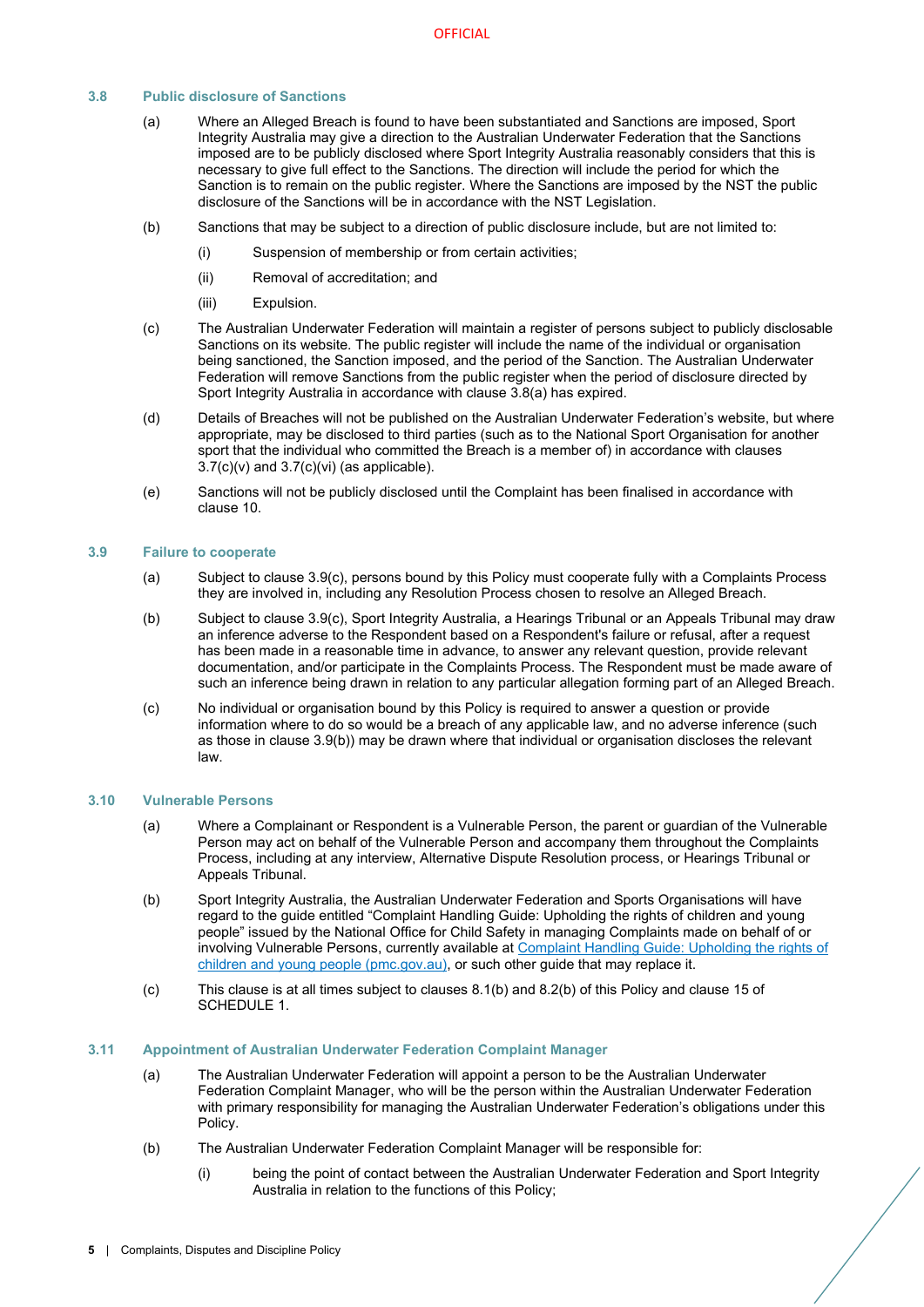- (ii) providing information to Sport Integrity Australia as required to enable Sport Integrity Australia to assess Complaints against the initial threshold questions, including membership details of the Complainant and/or Respondent and records of disciplinary history of the Respondent and any other relevant information; and
- (iii) managing the Resolution Process as determined by Sport Integrity Australia.

# <span id="page-8-0"></span>**3.12 Time limits**

Where there is a time limit imposed by this Policy (other than a time limit relating to a Hearing Tribunal or Appeals Tribunal before the NST) and a person requests an extension to that time limit, Sport Integrity Australia or the Australian Underwater Federation (as applicable) may at its discretion grant the extension, having regard to any relevant circumstances.

# <span id="page-8-1"></span>**3.13 Management of Complaints**

- (a) Sport Integrity Australia may, in managing any part of the Complaints Process, seek any assistance from the Australian Underwater Federation Complaint Manager and/or otherwise from the Australian Underwater Federation or a relevant Sports Organisation it deems appropriate. Such assistance may include undertaking aspects of the Complaints Process on Sport Integrity Australia's behalf.
- (b) Sport Integrity Australia will maintain oversight over any actions taken on its behalf under this Policy and will retain responsibility for all decisions to be made in relation to the Initial Threshold Questions, Provisional Action, findings, and determinations under clause [6.1,](#page-12-2) Sanctions, and directions relating to public disclosure of Sanctions.

# <span id="page-8-2"></span>**4. How to Make a Complaint**

# <span id="page-8-3"></span>**4.1 Submitting a Complaint**

- (a) A person, organisation, the Australian Underwater Federation or a Sports Organisation may submit a Complaint by completing the Complaint Form and submitting it to Sport Integrity Australia as soon as reasonably possible following the Alleged Breach.
- (b) A Complaint Form may only be submitted on behalf of the Australian Underwater Federation or a Sports Organisation by the CEO or equivalent of the organisation.
- (c) A Complaint Form may be submitted by a parent or guardian on behalf of a Vulnerable Person.
- (d) A Complaint Form cannot be submitted anonymously.
- (e) Sport Integrity Australia will acknowledge receipt of the Complaint Form**.**

# <span id="page-8-4"></span>**4.2 Withdrawing a Complaint**

- (a) A Complainant may withdraw their Complaint at any time before Sport Integrity Australia makes a finding under claus[e 6.1.](#page-12-2)
- (b) Withdrawing a Complaint must be done by writing to Sport Integrity Australia from the same contact address used in the Complaints Form, or another contact address that has been previously notified to Sport Integrity Australia during the Complaints Process.

# <span id="page-8-5"></span>**5. Complaint Assessment**

# <span id="page-8-7"></span><span id="page-8-6"></span>**5.1 Initial Threshold Questions/ Determining whether the Complaint is in-scope**

- <span id="page-8-9"></span><span id="page-8-8"></span>(a) Upon receipt of a Complaint Form, Sport Integrity Australia must initially determine whether:
	- (i) (if the Australian Underwater Federation has a Whistle-blower Policy) the Complaint is a Protected Disclosure, in which case it must be dealt with under the relevant Sports Organisation Whistle-blower Policy;
	- (ii) the Complaint is solely a Personal Grievance;
	- (iii) the Complaint is not an Alleged Breach of an Eligible Policy;
	- (iv) the Complaint is mischievous, vexatious, or knowingly untrue;
	- (v) the Respondent is not an eligible Respondent as outlined in clause [3.5;](#page-5-5)
	- (vi) the Complaint is primarily an Employment Matter;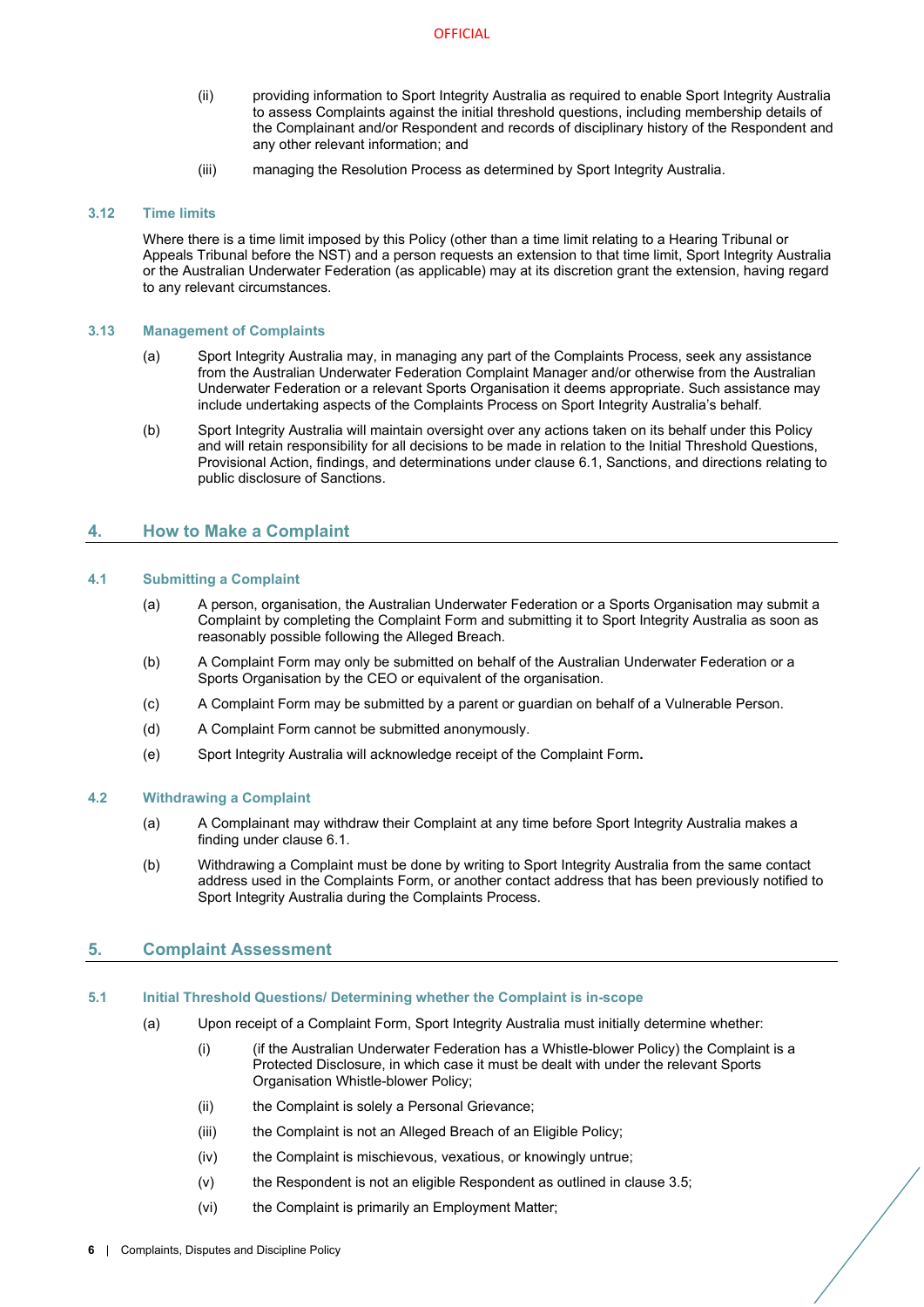- <span id="page-9-3"></span>(vii) the Complaint relates to Prohibited Conduct under an Eligible Policy which also falls under another the Australian Underwater Federation policy; or
- (viii) the Complaint requires mandatory reporting to occur under Australian Child Protection Legislation or other laws, in which case Sport Integrity Australia must do so in accordance with the Child Safeguarding Policy<sup>[6](#page-9-5)</sup>.
- <span id="page-9-2"></span>(b) Subject to claus[e 5.1](#page-8-6)[\(e\),](#page-9-1) if the Complaint falls within any of the circumstances set out in clause [5.1\(a\)\(i\)](#page-8-7) t[o \(v\),](#page-8-8) the process under this Policy is permanently discontinued.
- $(c)$  If a Complaint falls within the circumstances set out in clause  $5.1(a)(viii)$ , it will be handled in accordance with claus[e 5.4.](#page-10-1)
- (d) Sport Integrity Australia may refer Complaints that fall under clause[s 5.1\(a\)\(i\)](#page-8-7) t[o \(v\)](#page-8-8) to the Australian Underwater Federation or a Sports Organisation to be dealt with under the appropriate process.
- <span id="page-9-1"></span>(e) In assessing a Complaint that falls under clauses [5.1](#page-8-6)[\(a\)\(vi\)](#page-8-9) or [\(vii\),](#page-9-3) Sport Integrity Australia will undertake a risk assessment which considers the following:
	- (i) the overall risk to the Sports; and
	- (ii) whether the Respondent is engaged or accredited by the Australian Underwater Federation or a Member Organisation in any capacity other than as an employee.
- <span id="page-9-4"></span>(f) After undertaking the assessment in clause [5.1](#page-8-6)[\(e\)](#page-9-1) and at Sport Integrity Australia's discretion, Complaints that fall under claus[e 5.1\(a\)\(vi\)](#page-8-9) o[r \(vii\)](#page-9-3) may be referred to the Australian Underwater Federation or a Sports Organisation to be dealt with under the appropriate process, which for Employment Matters includes the human resources policies of the Respondent's employer, in which case the process under this Policy is permanently discontinued, or they may be deemed to be Alleged Breaches within scope of this Policy and assessed in accordance with this Policy.
- (g) A determination by Sport Integrity Australia under clause [5.1](#page-8-6)[\(f\)](#page-9-4) to deem an Employment Matter to be an Alleged Breach within scope of this Policy does not preclude the employer of the Respondent from taking its own separate action under and in accordance with the Respondent's employment relationship with the employer. Any such action may be taken in addition to any action taken by Sport Integrity Australia under this Policy.

# <span id="page-9-0"></span>**5.2 Notification to Parties**

- (a) Sport Integrity Australia will communicate with the Complainant and the Respondent at appropriate intervals throughout the Complaints Process to keep them informed about the process until a Resolution Process has been chosen or the Complaints Process is otherwise discontinued, including:
	- (i) notifying the Complainant of whether the Complaint satisfies the Initial Threshold Questions, including whether it has been referred back to the Australian Underwater Federation or a Sports Organisation or to an external referral organisation;
	- (ii) after a Complaint is determined to have satisfied the Initial Threshold Questions and when Sport Integrity Australia considers that it is appropriate to do so, notifying the Respondent that a Complaint has been made against them;
	- (iii) notifying the Respondent of any Provisional Actions to be put in place;
	- (iv) notifying both the Complainant and the Respondent if the Complaint is referred to Alternative Dispute Resolution under clause [5.5;](#page-10-2)
	- (v) notifying both the Complainant and the Respondent of the Resolution Process chosen; and
	- (vi) providing a Breach Notice to the Respondent.
- (b) The Respondent will not be entitled to a copy of the Complaint Form as submitted by the Complainant but will be provided with a summary of the Alleged Breach(es) and sufficient details of the Complaint to allow them to respond. Both the Complainant and the Respondent will be informed of any relevant additional information that becomes known as part of the assessment process and provided with a reasonable opportunity to respond.
- (c) The Australian Underwater Federation will be responsible for communicating with the Respondent throughout the Resolution Process and will notify both the Complainant and the Respondent of the outcome of the Complaints Process when it has been finalised in accordance with clause [10.](#page-18-0)

 $\overline{\phantom{a}}$ 

<span id="page-9-5"></span><sup>&</sup>lt;sup>6</sup> Refer to the "Responding to Child Abuse Allegations" attachment to the Child Safeguarding Policy.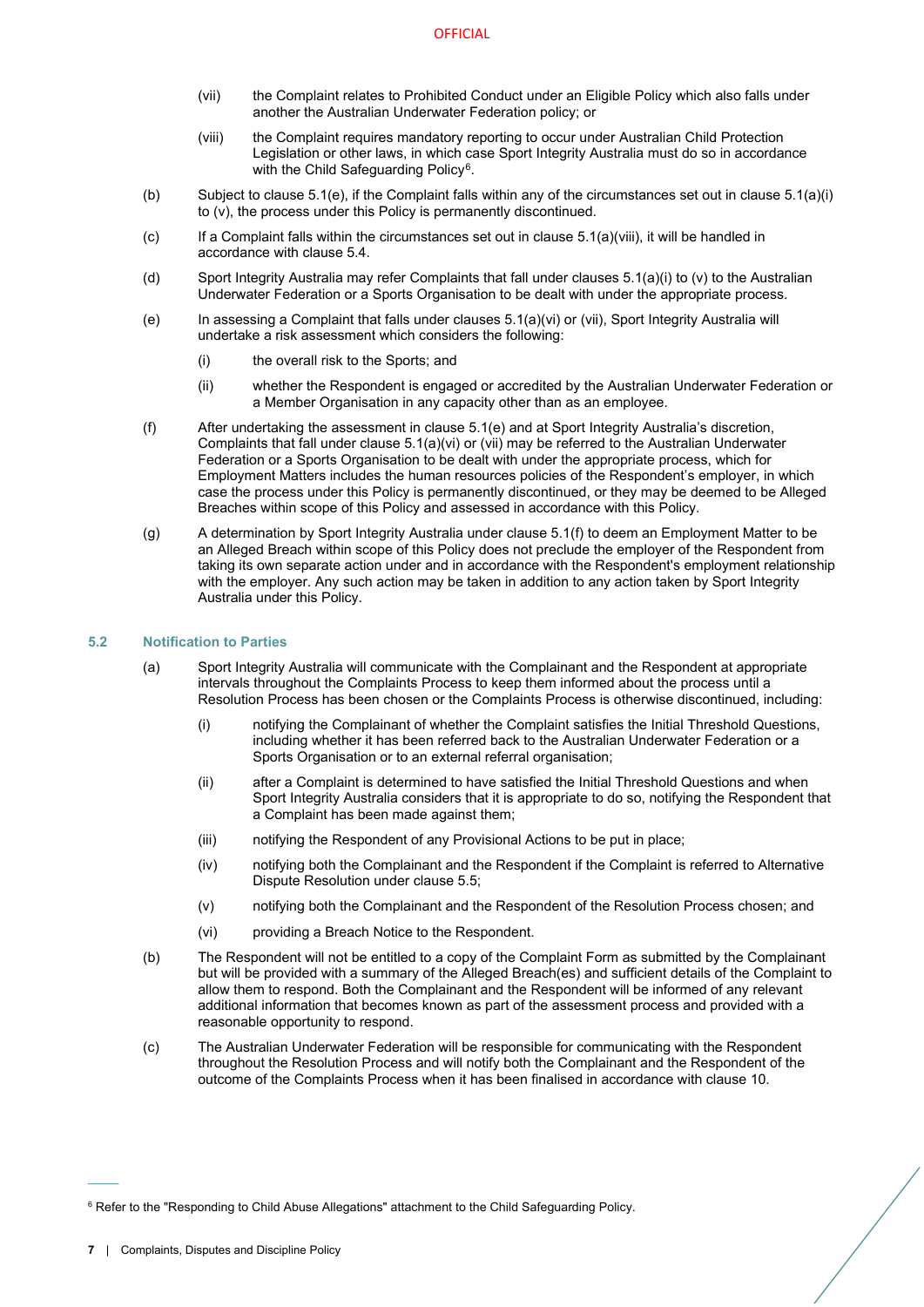# <span id="page-10-0"></span>**5.3 Assessment**

- (a) If a Complaint is found to have met the Initial Threshold Questions and is not permanently discontinued, Sport Integrity Australia will undertake an assessment and may collect further information to determine:
	- (i) if the Complaint is an Alleged Breach; and
	- (ii) if so, the most appropriate Resolution Process to deal with the Complaint.
- (b) Subject to [5.3](#page-10-0)[\(d\),](#page-10-3) an assessment may be conducted in such manner as determined by Sport Integrity Australia in its absolute discretion. Sport Integrity Australia may, on the basis of the assessment, make findings as to whether the Standard of Proof has been met in respect of the Alleged Breach.
- (c) This assessment may or may not involve formal interviews and collection of additional evidence at Sport Integrity Australia's discretion.
- <span id="page-10-3"></span>(d) In conducting assessments, Sport Integrity Australia will comply with the rules of procedural fairness and will provide both the Complainant and the Respondent a reasonable opportunity to be heard.

#### <span id="page-10-1"></span>**5.4 External Referral**

- (a) Sport Integrity Australia may, at any time before or while dealing with a Complaint under this Policy, refer the Complaint to a relevant external organisation (this may include a law enforcement agency, government or regulatory authority or child protection agency).
- (b) If an external referral is made, Sport Integrity Australia may suspend the Complaints Process pending external resolution. Sport Integrity Australia shall inform the Complainant of any such decision unless directed not to do so by the external referral organisation.
- (c) If the Resolution Process is suspended due to an external referral, Sport Integrity Australia must determine whether any Provisional Action should be taken against the Respondent under clause [5.6.](#page-11-0)
- (d) If the Complaint is not resolved by the external referral organisation and is referred back to Sport Integrity Australia, Sport Integrity Australia may resume the Complaints Process.

#### <span id="page-10-4"></span><span id="page-10-2"></span>**5.5 Referral to Alternative Dispute Resolution**

- (a) At any time after determining that the Complaint satisfies the Initial Threshold Questions but before making a finding in accordance with clause 6.1, Sport Integrity Australia may, where it considers it appropriate to do so, refer the Complainant and the Respondent to Alternative Dispute Resolution and direct the Australian Underwater Federation Complaint Manager to coordinate the process.
- (b) The Australian Underwater Federation, the Respondent or the Complainant may, at any time before a finding is made under claus[e 6.1,](#page-12-2) request that Sport Integrity Australia refer a matter to Alternative Dispute Resolution and Sport Integrity Australia may refer the matter under clause [5.5\(a\)](#page-10-4) if it considers it appropriate to do so.
- (c) An Alternative Dispute Resolution process may include:
	- (i) Mediation;
	- (ii) Conciliation; or
	- (iii) Case Appraisal (only at the NST).
- (d) In accordance with claus[e 5.5](#page-10-2)[\(e\),](#page-10-5) the Alternative Dispute Resolution process will be facilitated by:
	- (i) The NST if the Alternative Dispute Resolution process can be facilitated by the NST;
	- (ii) Where the Alternative Dispute Resolution process cannot be facilitated by the NST, by:
		- (A) The Australian Underwater Federation;
		- (B) Sports Organisation; or
		- (C) An independent third- party provider.
- <span id="page-10-5"></span>(e) In order to implement the Alternative Dispute Resolution process, the Australian Underwater Federation Complaint Manager will:
	- (i) if the matter is an NST Eligible Matter, make an application to the NST for mediation, conciliation, or case appraisal of the Alleged Breach;
	- (ii) if the matter is neither an NST Eligible or NST Excluded Matter, apply to the NST CEO for approval of the dispute to be referred to the NST for Alternative Dispute Resolution, failing which it will be dealt with under (iii); or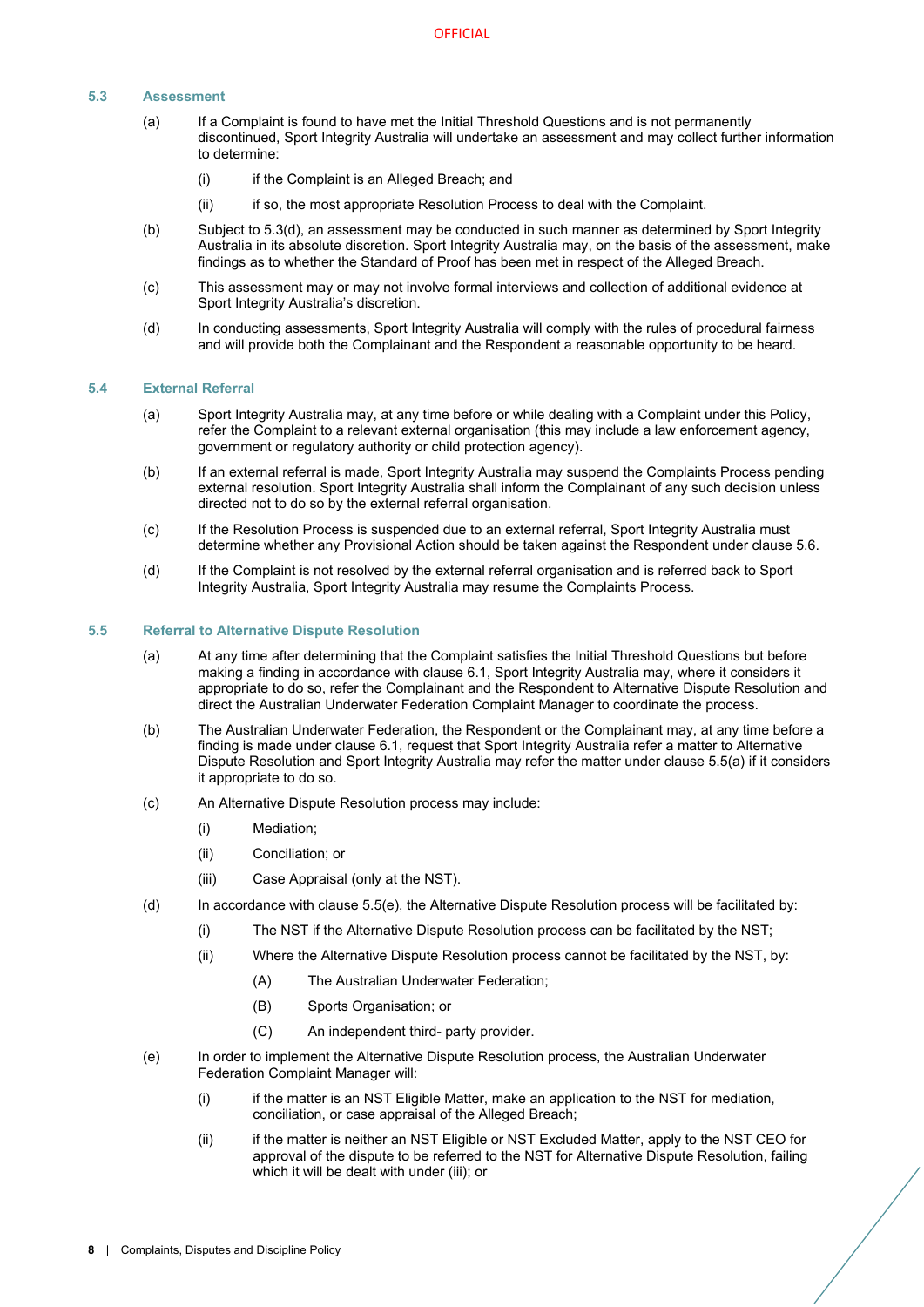- (iii) refer the Complaint to Alternative Dispute Resolution facilitated by the Australian Underwater Federation, a Sports Organisation or a third-party provider.
- (f) The parties to an Alternative Dispute Resolution process will be the Complainant, the Respondent, and the Australian Underwater Federation or a Sports Organisation (the Parties). Additional persons may participate in exceptional circumstances and only if the facilitator of the Alternative Dispute Resolution process deems it appropriate.
- (g) The Parties are required to participate in the Alternative Dispute Resolution process in good faith.
- (h) Where the Alternative Dispute Resolution process is facilitated by the NST:
	- (i) The Australian Underwater Federation is responsible for making the application and paying the application fee; and
	- (ii) The procedure will be in accordance with the NST Legislation.
- (i) Where the Alternative Dispute Resolution process is facilitated by the Australian Underwater Federation, a Sports Organisation or a third-party provider:
	- (i) The Australian Underwater Federation is responsible for paying the appointed facilitator's fee, if any; and
	- (ii) The procedure will be in accordance with the rules prescribed by those bodies, as the case may be.
	- (j) An Alleged Breach will be finalised through Alternative Dispute Resolution where the Australian Underwater Federation, the Complainant and the Respondent execute a written agreement as to an outcome.
	- (k) If the Complaint of an Alleged Breach is resolved through Alternative Dispute Resolution, the Australian Underwater Federation Complaint Manager must proceed to finalising the complaint in accordance with clause [10.](#page-18-0)
	- (l) If:
		- (i) either the Complainant or the Respondent fails and/or refuses to participate in the Alternative Dispute Resolution Process; or
		- (ii) Alternative Dispute Resolution does not resolve the Complaint,

the Australian Underwater Federation Complaint Manager must refer the Alleged Breach back to Sport Integrity Australia, who will resume the Complaints Process.

# **5.6 Provisional Action**

- <span id="page-11-0"></span>(a) Where the Alleged Breach involves behaviour that:
	- (i) may be "Prohibited Conduct" under the Child Safeguarding Policy; and/or
	- (ii) has or may result in, serious criminal charges<sup>[7](#page-11-1)</sup> being laid against the Respondent; and/or
	- (iii) suggests there is a further or ongoing risk of harm being suffered by one or more persons involved in the Sport,

Sport Integrity Australia, in its absolute discretion, will determine whether any Provisional Action(s) will be taken.

- (b) Provisional Action includes, but is not limited to, suspension, restriction of duties or temporary redeployment, suspension or restriction of rights, privileges and benefits, or any other action(s) at the discretion of Sport Integrity Australia, including seeking advice from the Australian Underwater Federation.
- (c) Sport Integrity Australia will notify the Australian Underwater Federation Complaint Manager of any Provisional Action to be imposed on a Respondent and the Australian Underwater Federation Complaint Manager will ensure that the Australian Underwater Federation:
	- (i) implements; or

 $\overline{\phantom{a}}$ 

<span id="page-11-1"></span> $7$  A "serious criminal charge" is a charge under any Commonwealth or State/Territory criminal law that is punishable by imprisonment for a maximum period of five years or more. Such offences include (but are not limited to) recklessly, negligently, or intentionally causing injury, indecent assault, theft, possession of child pornography, manslaughter, rape, sexual penetration of a child, sexual assault, drug trafficking,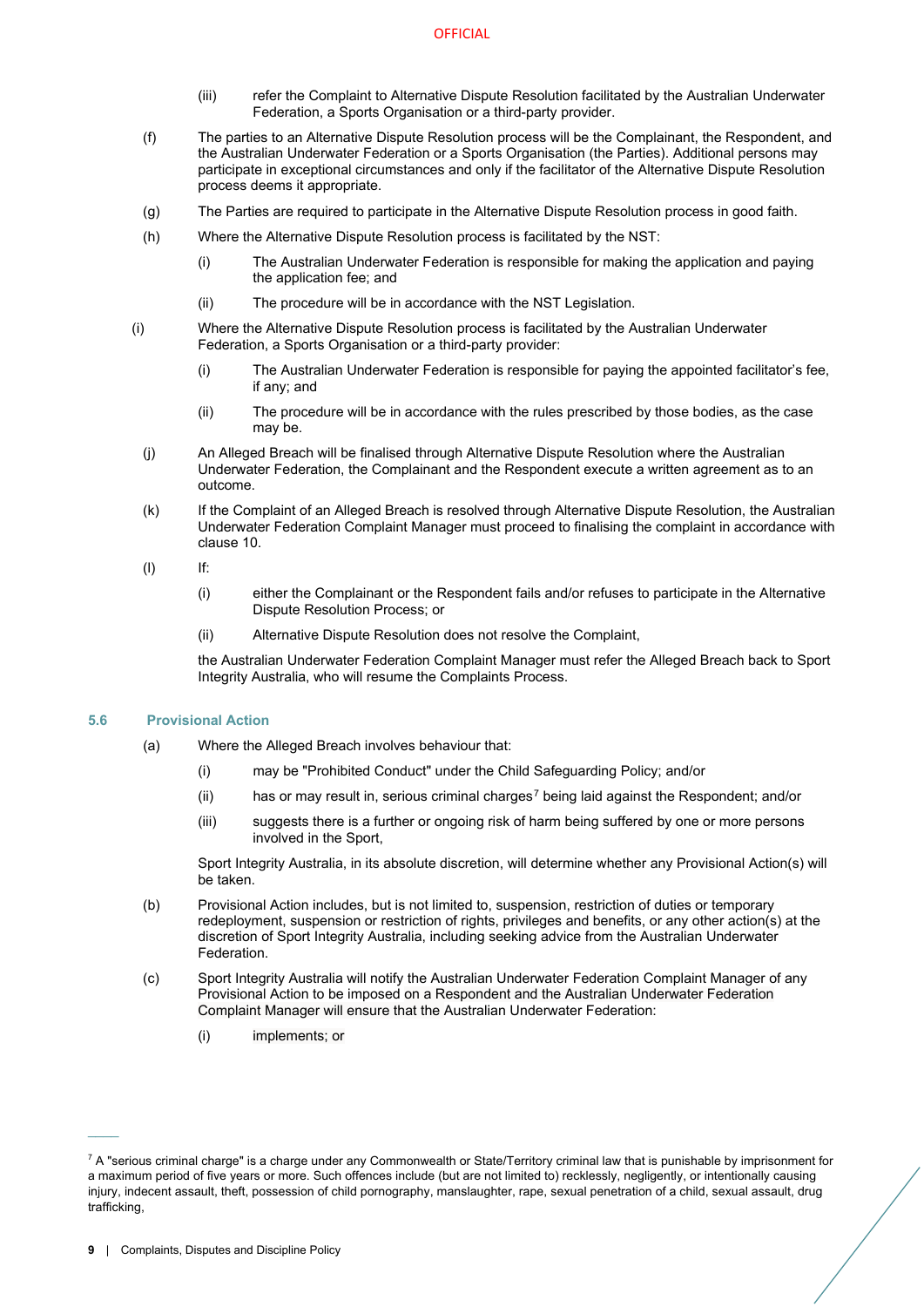(ii) where the Provisional Action is not under the direct control of the Australian Underwater Federation, facilitates the implementation of,

the Provisional Action as soon as reasonably possible.

- (d) In the event that Provisional Action is imposed a Respondent may seek to have that decision reviewed only by an expedited hearing convened in accordance with clause 8. An expedited hearing convened under this clause shall only consider the decision to impose the Provisional Action and will not consider the merits of the Complaint.
- <span id="page-12-4"></span>(e) Where Sport Integrity Australia determines that Provisional Action will be taken in relation to an Employment Matter deemed to be an Alleged Breach within scope of this Policy in accordance with clause [5.1\(f\)](#page-9-4) Sport Integrity Australia will provide the Australian Underwater Federation Complaint Manager with all necessary information relating to that Employment Matter, which will be provided to the Respondent's employer within a timely manner, to allow that employer to:
	- (i) implement the Provisional Action in accordance with its obligations to the Respondent;
	- (ii) determine whether separate action will be taken under the Respondent's employment with the employer; and
	- (iii) if deemed necessary by the employer, take all relevant action in relation to the Employment Matter under the Respondent's employment with the employer.

# <span id="page-12-0"></span>**5.7 Unreasonable demands/behaviours**

- (a) Where a Complainant makes unreasonable demands or exhibits unreasonable behaviour, such as:
	- (i) raising the same issues, which have previously been reported, without presenting new evidence;
	- (ii) unreasonable persistence regarding outcomes;
	- (iii) unreasonable demands relating to timeframes for resolutions;
	- (iv) being rude, aggressive, or abusive towards Sport Integrity Australia or the Australian Underwater Federation staff,

Complaints may not be acknowledged and the Australian Underwater Federation or Sport Integrity Australia may exercise discretion to minimise or control its dealings with the Complainant. The Complainant will be given clear advice and reasons why.

# <span id="page-12-1"></span>**6. Assessment Findings and Determination**

# <span id="page-12-2"></span>**6.1 Findings and Determination of Sport Integrity Australia**

- (a) After conducting its Assessment of a Complaint under claus[e 5.3,](#page-10-0) Sport Integrity Australia will:
	- (i) make findings as to whether, to the requisite Standard of Proof, the Alleged Breach is:
		- (A) substantiated;
		- (B) unsubstantiated; or
		- (C) unable to be substantiated.
		- (ii) make a determination as to the Resolution Process to be applied, which will be:
			- (A) No Further Action; or
			- (B) Breach Notice.
- <span id="page-12-6"></span><span id="page-12-5"></span>(b) Sport Integrity Australia will notify the Complainant, the Australian Underwater Federation Complaint Manager and the Respondent of its findings and determination under this clause.

## <span id="page-12-3"></span>**6.2 Australian Underwater Federation to manage Resolution Process**

- (a) The Australian Underwater Federation must implement the Resolution Process as determined by Sport Integrity Australia.
- <span id="page-12-7"></span>(b) The Australian Underwater Federation, at its discretion, may delegate the management of the Resolution Process to another Sports Organisation. When determining if the Resolution Process should be delegated, the Australian Underwater Federation must consider: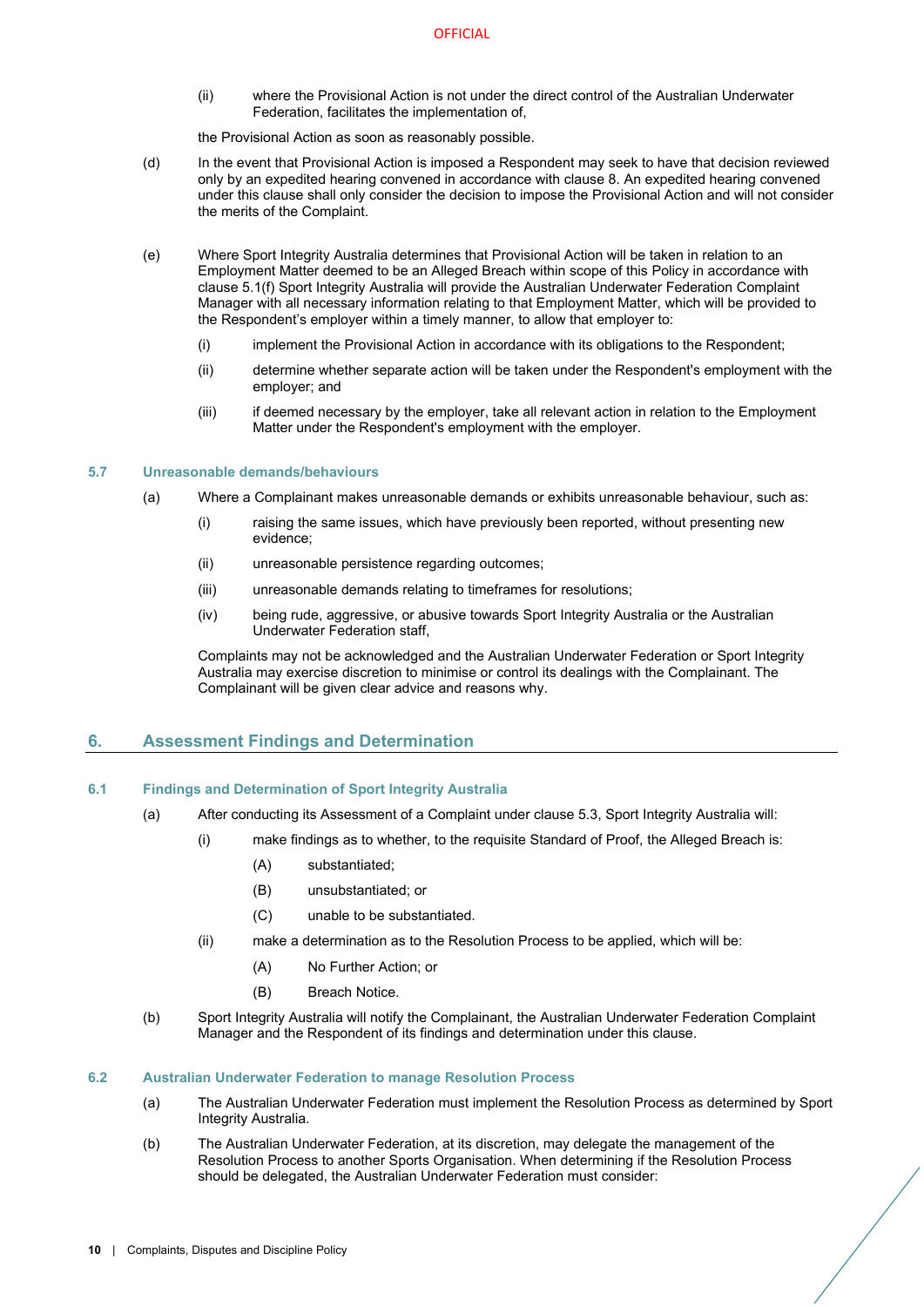- (i) any conflict of interest that may arise if the Resolution Process were to be managed at the Sport Organisation level;
- (ii) the nature and seriousness of the Alleged Breach;
- (iii) whether the matter would best be resolved through the NST, which would require the Australian Underwater Federation to remain a party to the proceedings; and
- (iv) the capacity of the Sports Organisation to manage the Resolution Process.
- (c) The Australian Underwater Federation Complaint Manager is responsible for communicating with the Complainant, Respondent, Sport Integrity Australia and the Australian Underwater Federation and/or Sports Organisations (where applicable) and for ensuring that the Resolution Process is implemented.

# <span id="page-13-0"></span>**7. Resolution Process**

#### <span id="page-13-1"></span>**7.1 No Further Action**

- (a) Where Sport Integrity Australia has made a determination of No Further Action and has notified the parties of this determination under claus[e 6.1\(a\)\(ii\)\(A\),](#page-12-5) the Australian Underwater Federation Complaint Manager:
	- (i) is not required to also notify the Parties of this outcome under claus[e 5.2;](#page-9-0) and
	- (ii) shall keep a record of the Complaint as per claus[e 10.3.](#page-18-3)

#### <span id="page-13-3"></span><span id="page-13-2"></span>**7.2 Breach Notice**

- (a) Where Sport Integrity Australia has made a determination of Breach Notice and has notified the parties of this determination under clause [6.1\(a\)\(ii\)\(B\),](#page-12-6) Sport Integrity Australia will make a recommendation to the Australian Underwater Federation as to:
	- (i) the Alleged Breach;
	- (ii) whether or not a Sanction is to be imposed on the Respondent and if so, the Sanction;
	- (iii) whether or not a reduced Sanction should be offered to the Respondent, and if so, the reduced Sanction; and
	- (iv) whether or not the Sanction is to be publicly disclosed in accordance with clause [3.8.](#page-7-0)
- (b) The Australian Underwater Federation will adopt and implement Sport Integrity Australia's recommendation under clause [7.2\(a\).](#page-13-3)
- (c) Sport Integrity Australia will then issue the Respondent with a Breach Notice. The Breach Notice will:
	- (i) notify the Respondent of the Alleged Breach, including the alleged conduct and relevant section(s) of the Eligible Policy;
	- (ii) state the proposed Sanction for the Alleged Breach, and if applicable, any proposed discounted Sanction;
	- (iii) state that the Sanction is to be publicly disclosed (if applicable);
	- (iv) state that the Respondent has a right to a hearing in relation to the Alleged Breach and/or the proposed Sanction;
	- (v) state that the Respondent may admit the Alleged Breach, waive their right to a hearing and accept the proposed Sanction or the proposed discounted Sanction (if applicable);
	- (vi) state that if the Respondent does not respond within 14 days of receipt of the Breach Notice, they will be deemed to have admitted the Alleged Breach, waived their right to a hearing and accepted the proposed Sanction;
	- (vii) state that any response to the Breach Notice must be made to the Australian Underwater Federation, and provide the Respondent with the contact details of the Australian Underwater Federation Complaint Manager; and
	- (viii) be provided to the Respondent, the Australian Underwater Federation, and (if applicable) Sport Organisation (if applicable).
- <span id="page-13-4"></span>(d) In response to a Breach Notice, a Respondent may:
	- (i) admit the Alleged Breach, waive their right to a hearing and accept the proposed Sanction or proposed reduced Sanction (if applicable);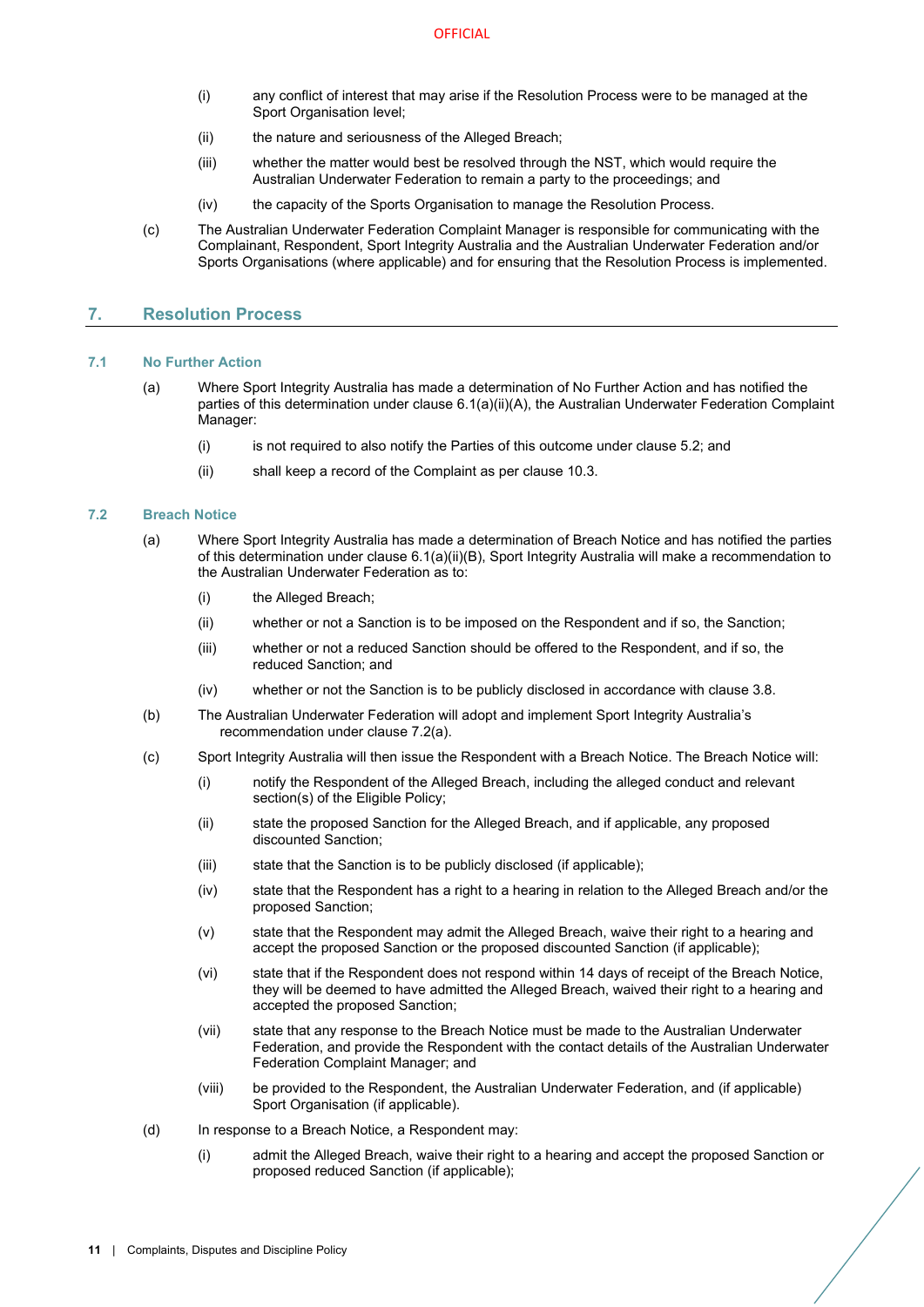- (ii) dispute the Alleged Breach and/or the proposed Sanction, in which case the Alleged Breach will be referred to a Hearing Tribunal under this Policy; or
- (iii) not respond, in which case they will be deemed to have admitted the Alleged Breach, waived their right to a hearing and accepted the proposed Sanction.
- (iv) A Respondent has 14 days from receipt of the Breach Notice to notify the Australian Underwater Federation Complaints Manager of their decision.

# <span id="page-14-0"></span>**7.3 Resolution without a hearing**

Where a Respondent admits the Alleged Breach (thereafter, a Breach), waives their right to a hearing and accepts the Sanction, or is deemed to have done so, the Australian Underwater Federation Complaint Manager must take all necessary steps to impose and implement the Sanction (if applicable), and proceed to finalising the Complaint in accordance with claus[e 10.](#page-18-0)

#### <span id="page-14-1"></span>**7.4 Referral to a hearing**

- (a) If the Respondent disputes the Alleged Breach and/or Sanction, the Australian Underwater Federation Complaint Manager must:
	- (i) if an NST Eligible Matter, refer the Alleged Breach to the NST General Division for arbitration;
	- (ii) if neither an NST Eligible or NST Excluded Matter, apply to the NST CEO for approval for the matter to be arbitrated in the NST General Division, failing which it must be dealt with under (iii); or.
	- (iii) refer the Alleged Breach to an Internal Hearing Tribunal, either at the Australian Underwater Federation level or Sports Organisation level.
- (b) If a Sports Organisation and/or the Australian Underwater Federation is a Respondent, the Australian Underwater Federation Complaint Manager will in the first instance apply to the NST General Division for arbitration either under (i) or (ii), failing which an Internal Hearing Tribunal at the Australian Underwater Federation level will be convened.
- (c) Where an application to the NST for arbitration is made, the Australian Underwater Federation is responsible for making the application and paying any application and service fees to the NST, even if the matter has been delegated under clause [6.2\(b\).](#page-12-7) The charges may be apportioned in accordance with the NST Legislation.
- (d) The Australian Underwater Federation Complaint Manager must notify Sport Integrity Australia if the matter is referred to a hearing under this clause.

# <span id="page-14-2"></span>**7.5 Sanctions**

- (a) Where a Respondent is found to have committed a Breach of an Eligible Policy, Sport Integrity Australia, or a Hearing Tribunal (if applicable) may subject to claus[e 7.5](#page-14-2)[\(b\),](#page-14-3) determine to impose a Sanction on that Respondent.
- <span id="page-14-3"></span>(b) Sport Integrity Australia or a Hearing Tribunal (as applicable) is not permitted to issue a Sanction in relation to the Respondent's employment that may only lawfully be imposed by the Respondent's employer (including, but not limited to, termination or suspension of the Respondent's employment with their employer, demotion of the Respondent and a verbal or written warning regarding the Respondent's breach of their employment agreement).
- (c) Subject to claus[e 7.5](#page-14-2)[\(b\),](#page-14-3) the Sanction may include any of the following measures (but is not limited to these measures), or any combination of such:
	- (i) a reprimand or warning;
	- (ii) verbal or written apology;
	- (iii) direction to attend counselling or training to address their behaviour;
	- (iv) suspended Sanction and/or good behaviour period;
	- (v) removal of accreditation;
	- (vi) removal or withdrawal of awards or achievements (such as life membership);
	- (vii) exclusion from a particular event or events, competition, or activity;
	- (viii) suspension of membership from the Australian Underwater Federation or a Sports Organisation and any other members or affiliates;
	- (ix) suspension from such activities or events held by or under the auspices of the Australian Underwater Federation or a Sports Organisation;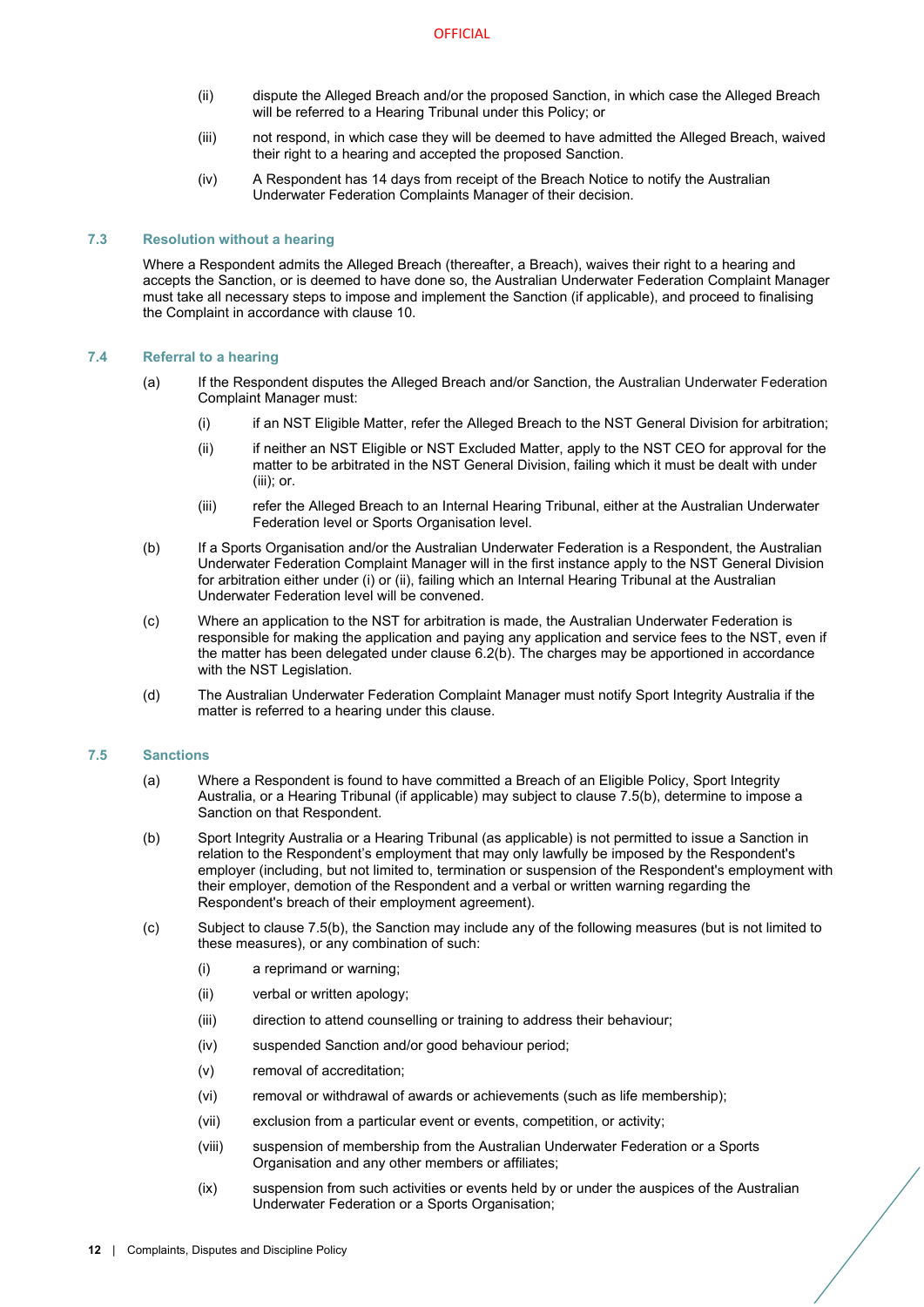- (x) suspension and/or termination of any rights, privileges and benefits provided by the Australian Underwater Federation or a Sports Organisation;
- (xi) expulsion from the Australian Underwater Federation or a Sport Organisation; and
- (xii) any other form of discipline that is considered appropriate.
- (d) Sport Integrity Australia or a Hearing Tribunal (if applicable) have absolute discretion to determine the appropriate Sanction, including as to whether a combination of measures is to be imposed, and the terms and the period of any measures, subject to claus[e 7.5](#page-14-2)[\(b\)](#page-14-3) and [\(e\).](#page-15-6)
- <span id="page-15-6"></span>(e) A financial penalty may only be imposed as or as part of a Sanction where the Respondent is an incorporated entity.
- (f) The following factors will be considered when determining the appropriate Sanction:
	- (i) the nature and seriousness of the behaviour or incidents;
	- (ii) the considerations (if any) of the Complainant;
	- (iii) the contrition, or lack thereof, of the Respondent;
	- (iv) any Provisional Action taken in relation to the Breach;
	- (v) the effect of the Sanction on a Respondent including any personal, professional, or financial consequences;
	- (vi) if there have been relevant prior warnings or disciplinary action against the Respondent; and
	- (vii) if there are any mitigating circumstances.
- (g) If there is more than one Breach of an Eligible Policy, where appropriate, the Sanction may be imposed having regard to all of the Breaches considered together, and the seriousness of the overall conduct in question.
- (h) Sanctions imposed under this Policy shall commence from the date of the decision, unless otherwise directed.

# <span id="page-15-0"></span>**8. Hearing Tribunals**

#### <span id="page-15-10"></span><span id="page-15-1"></span>**8.1 Arbitration in the NST**

- (a) If arbitration is sought in the NST General Division, the NST will:
	- (i) determine whether the Provisional Action imposed is disproportionate; or
	- (ii) arbitrate the Alleged Breach and determine whether a Sanction be imposed, and if so, what Sanction, in accordance with claus[e 7.5.](#page-14-2)
- <span id="page-15-8"></span>(b) The procedure for an arbitration in the NST will be in accordance with the NST Legislation.

# <span id="page-15-11"></span><span id="page-15-4"></span><span id="page-15-2"></span>**8.2 Internal Hearing Tribunal**

- (a) If an Internal Hearing Tribunal is required under claus[e 7.4,](#page-14-1) the Australian Underwater Federation Complaint Manager must convene a Hearing Tribunal to:
	- (i) determine whether the Provisional Action imposed is disproportionate; or
	- (ii) arbitrate the Alleged Breach and determine whether a Sanction be imposed, and if so, what Sanction, in accordance with claus[e 7.5.](#page-14-2)
- <span id="page-15-9"></span><span id="page-15-5"></span>(b) An Internal Hearing Tribunal convened under this clause will comply with the Tribunal Procedure in [SCHEDULE 1.](#page-20-0)

#### <span id="page-15-7"></span><span id="page-15-3"></span>**8.3 Parties and right to attend hearings**

- (a) The parties to a proceeding will be:
	- (i) The Australian Underwater Federation, or where the Australian Underwater Federation has delegated the management of the Resolution Process to the Sports Organisation, the Sports Organisation; and
	- (ii) the Respondent.
- (b) If the Hearing Tribunal is an Internal Hearing Tribunal, Sport Integrity Australia shall have a right to attend hearings as an observer and, where agreed between the Australian Underwater Federation and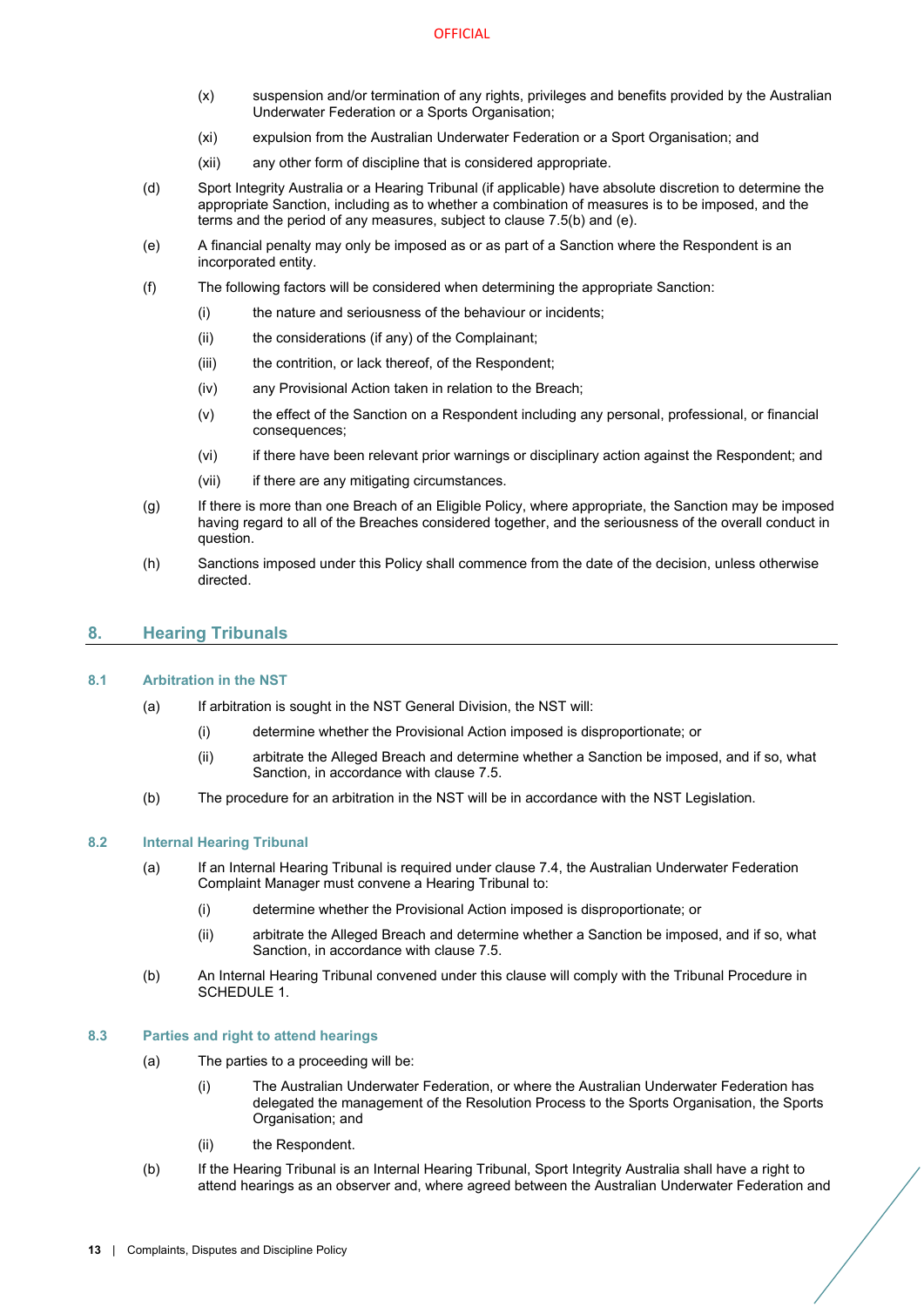Sport Integrity Australia, to act on behalf of the Australian Underwater Federation as its agent in the proceedings.

- (c) If the Hearing Tribunal is the NST:
	- (i) notwithstanding clause  $8.3(a)(i)$ , the Australian Underwater Federation must be a party to the proceeding;
	- (ii) the NST Member may, at their discretion, allow any person who may have a relevant interest in the dispute to participate in the proceeding; and
	- (iii) Sport Integrity Australia shall have a right to attend hearings as an observer and, where agreed between the Australian Underwater Federation and Sport Integrity Australia, to act on behalf of the Australian Underwater Federation as its agent in the proceedings.

#### <span id="page-16-0"></span>**8.4 Notification of Hearing Tribunal decision**

- (a) The Hearing Tribunal will notify the parties to the proceeding of the decision in accordance with its relevant procedures, after which the Australian Underwater Federation Complaint Manager will:
	- (i) notify and provide a copy of the decision to Sport Integrity Australia (if not already done); and
	- (ii) subject to any appeal under claus[e 9,](#page-16-1) proceed with finalising the Complaint in accordance with claus[e 10.](#page-18-0)

# <span id="page-16-1"></span>**9. Appeals**

#### <span id="page-16-2"></span>**9.1 Decisions subject to appeal**

- (a) A decision of a Hearing Tribunal under clause[s 8.1\(a\)\(ii\)](#page-15-8) or [8.2\(a\)\(ii\)](#page-15-9) may be appealed as set out in this clause [9.](#page-16-1)
- (b) A decision of a Hearing Tribunal under clause[s 8.1\(a\)\(i\)](#page-15-10) or [8.2\(a\)\(i\)](#page-15-11) is not subject to appeal.

# <span id="page-16-3"></span>**9.2 Persons entitled to appeal**

- (a) The following persons are entitled to appeal a decision of a Hearing Tribunal under clauses [8.1\(a\)\(ii\)](#page-15-8) and [8.2\(a\)\(ii\)](#page-15-9) of this Policy:
	- (i) The Australian Underwater Federation;
	- (ii) where the Australian Underwater Federation has delegated the management of the Resolution Process to the Sports Organisation, the Sports Organisation; and
	- (iii) the Respondent.

(each an Appellant).

#### <span id="page-16-6"></span><span id="page-16-4"></span>**9.3 Grounds of appeal**

- (a) The decision of a Hearing Tribunal can only be appealed on the following Grounds of Appeal:
	- (i) the Hearing Tribunal failed to abide by this Policy or to properly apply the relevant Eligible Policy and such failure resulted in a denial of natural justice; and/or
	- (ii) no reasonable decision maker in the position of the Hearing Tribunal, based on the material before them, could reasonably make such a decision.

## <span id="page-16-5"></span>**9.4 Notice of appeal**

- (a) To submit a valid Notice of Appeal, an Appellant must, within 14 days of the date of receipt of the decision made by the Hearing Tribunal:
	- (i) if the Hearing Tribunal was the NST General Division:
		- (A) lodge an 'Application for an Appeal' form with the NST, which must state in full their Grounds of Appeal;
		- (B) pay the requisite application fee; and
		- (C) serve, by email, by post, or physically, on the other party to the appeal a copy of the 'Application for an Appeal'; or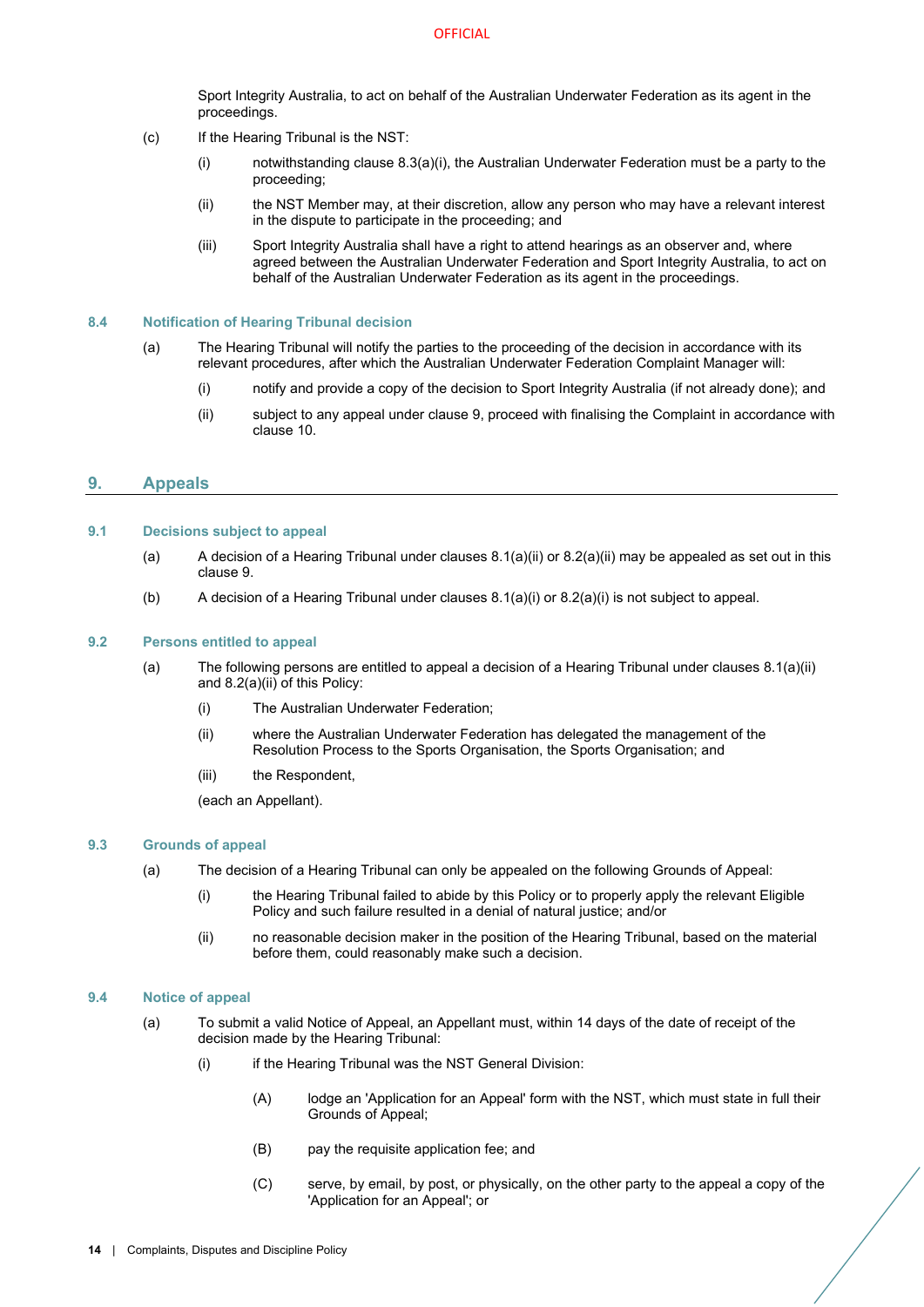- <span id="page-17-4"></span>(ii) if the Hearing Tribunal was an Internal Hearing Tribunal:
	- (A) if the Alleged Breach is an NST Excluded Matter:
		- (1) lodge with the Australian Underwater Federation Complaint Manager the Notice of Appeal stating they wish to appeal, which states in full their Grounds of Appeal, including any relevant documents as annexures;
		- (2) pay the appeal fee as set from time to time by the Australian Underwater Federation; and
		- (3) serve, by email, by post, or physically, on the other party to the appeal a copy of the Notice of Appeal on the other parties; or
	- (B) if the Alleged Breach is at the Australian Underwater Federation level and is either an NST Eligible Matter, or neither an NST Eligible Matter or NST Excluded Matter:
		- (1) lodge an 'Application for an Appeal' form with the NST, which must state in full their Grounds of Appeal;
		- (2) pay the requisite application fee; and
		- (3) serve, by email, by post, or physically, on the other party to the appeal a copy of the 'Application for an Appeal',

<span id="page-17-5"></span>(together, a Notice of Appeal).

- (b) If an appeal is lodged under:
	- (i) claus[e 9.4\(a\)\(ii\)\(A\),](#page-17-4) the matter must be dealt with by an Internal Appeals Tribunal; or
	- (ii) claus[e 9.4\(a\)\(ii\)\(B\)](#page-17-5) and it is neither an NST Eligible or NST Excluded Matter, the Australian Underwater Federation may apply to the NST CEO for approval, and if the NST CEO does not approve the matter, it must be dealt with by an Internal Appeals Tribunal; or
	- $(iii)$  clause  $9.4(a)(ii)(B)$  and it is an NST Eligible Matter, it must be dealt with by the NST Appeals Division.

# <span id="page-17-0"></span>**9.5 Appeals in the NST Appeals Division**

- (a) If an Appellant lodges a valid Notice of Appeal in the NST Appeals Division, the NST will determine the matter.
- (b) The procedure for an appeal in the NST Appeals Divisions will be in accordance with clause [9.4](#page-16-5) and the NST Legislation.

#### <span id="page-17-1"></span>**9.6 Internal Appeals Tribunal**

- (a) If an Appellant lodges a valid Notice of Appeal to be dealt with by an Internal Appeals Tribunal, the Internal Appeals Tribunal will determine the matter.
- (b) The procedure for an appeal in an Internal Appeals Tribunal will be in accordance with clause [9.4](#page-16-5) and [SCHEDULE 2.](#page-24-0)

#### <span id="page-17-2"></span>**9.7 Determination for Appeal Tribunal**

- (a) The Appeals Tribunal's arbitration of the appeal:
	- (i) must determine, to the Standard of Proof, whether one or both Grounds of Appeal (as applicable) are proven, and must not rehear the matter or the facts of the Alleged Breach; and
	- (ii) may result in the Appeals Tribunal removing, or altering the Sanction imposed on a Respondent, in accordance with clause [7.5.](#page-14-2)

#### <span id="page-17-3"></span>**9.8 Notification of Appeal Tribunal decision**

- (a) The Appeal Tribunal will notify the parties to the proceeding of the decision in accordance with its relevant procedures, after which the Australian Underwater Federation Complaint Manager will:
	- (i) notify and provide a copy of the decision to Sport Integrity Australia (if not already done); and
	- (ii) proceed to finalising the Complaint in accordance with clause [10.](#page-18-0)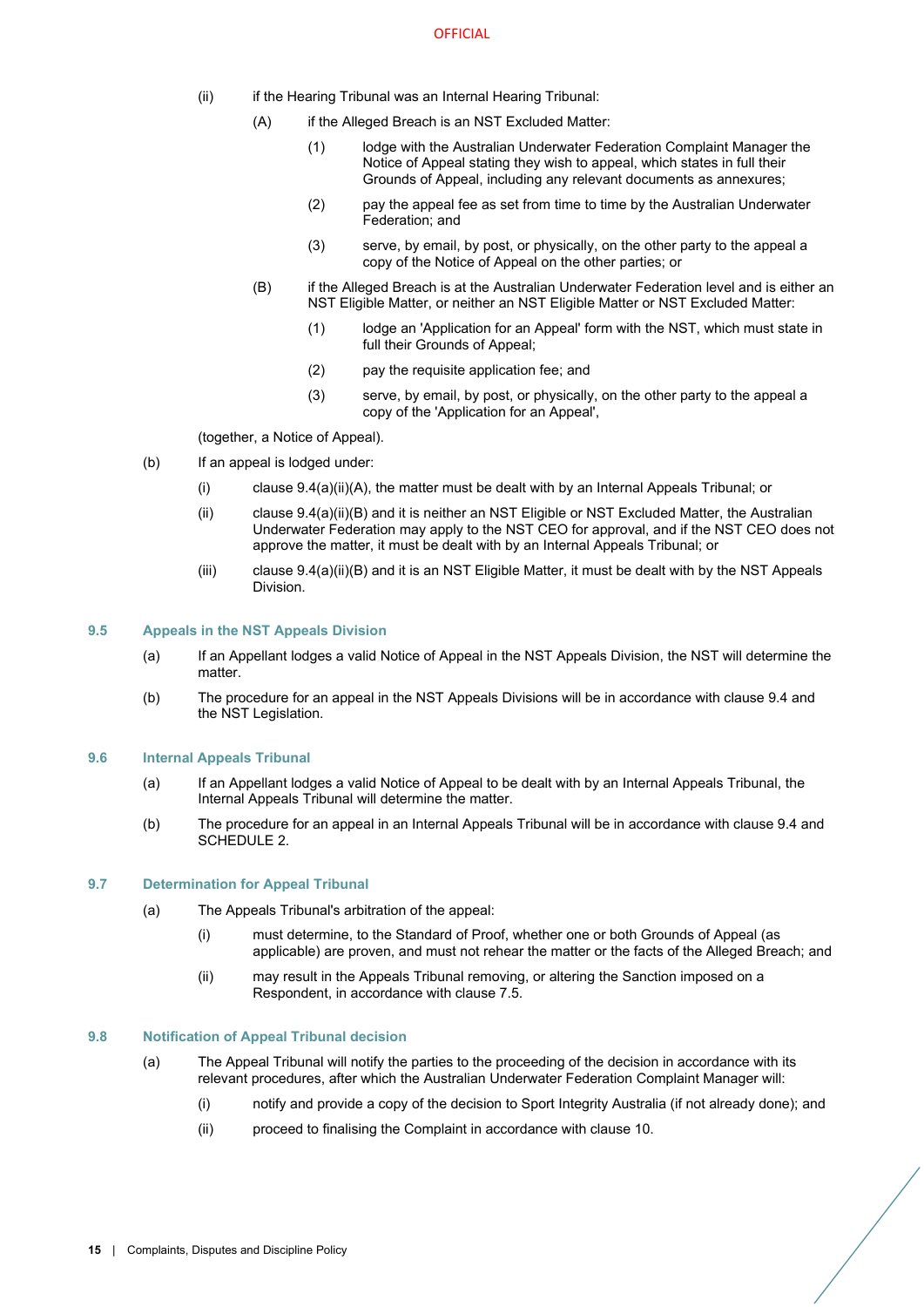# <span id="page-18-0"></span>**10. Finalising Complaints**

# <span id="page-18-1"></span>**10.1 Finalisation of Resolution Process**

- (a) A Resolution Process will be finalised, and an outcome reached when:
	- (i) No Further Action when Sport Integrity Australia notifies the relevant parties of its determination under clause [6.1;](#page-12-2)
	- (ii) Breach Notice where the Respondent admits the Alleged Breach, waives their right to a hearing and accepts the Sanction, or is deemed to have done so under claus[e 7.2\(d\);](#page-13-4)
	- (iii) Hearing Tribunal where the parties to the proceeding are notified of the decision and no appeal has been filed; or
	- (iv) Appeal Tribunal where the parties to the proceeding are notified of the decision.
- (b) Once the applicable Resolution Process (including any appeal) under this Policy has concluded, the decision is final and binding on all parties involved and there is no further right of appeal to any external body or tribunal.

# <span id="page-18-2"></span>**10.2 Notification of outcome and implementation of Sanction**

- (a) When a Resolution Process is finalised, the Australian Underwater Federation Complaint Manager will:
	- (i) notify Sport Integrity Australia, the Sports Organisation (if applicable), the Complainant and Respondent of the outcome in writing, unless otherwise provided for in this Policy;
	- (ii) take all necessary steps to implement any Sanction imposed (if applicable); and
	- (iii) ensure the Australian Underwater Federation publicly discloses the matters referred to in claus[e 3.8](#page-7-0)[\(c\)](#page-7-7) (if applicable).

#### <span id="page-18-3"></span>**10.3 Recording Decisions and Outcomes**

- (a) The Australian Underwater Federation shall keep records of all Complaints for a minimum of 7 years from the date the Resolution Process is finalised, which will include at a minimum a record (including dates, where relevant) of:
	- (i) the Alleged Breach;
	- (ii) the Complainant;
	- (iii) the Respondent;
	- (iv) the Resolution Process;
	- (v) the Outcome; and
	- (vi) any Sanctions and/or Provisional Action imposed.
- (b) Records must be maintained in a secure and confidential place, which may be electronically.

# <span id="page-18-4"></span>**11. Interpretation & Other Information**

# <span id="page-18-5"></span>**11.1 Commencement**

This Policy commences on the date printed on the front cover (Commencement Date).

# <span id="page-18-6"></span>**11.2 Prior complaints**

Complaints relating to conduct which occurred prior to the Commencement Date:

- (a) must be dealt with under the policies and processes of the Australian Underwater Federation or relevant Sports Organisation existing at the time the complaint was made, regardless of where that Complaint is at in that process;
- (b) cannot be resubmitted to Sport Integrity Australia under this Policy; and
- (c) are not subject to any appeal under this Policy.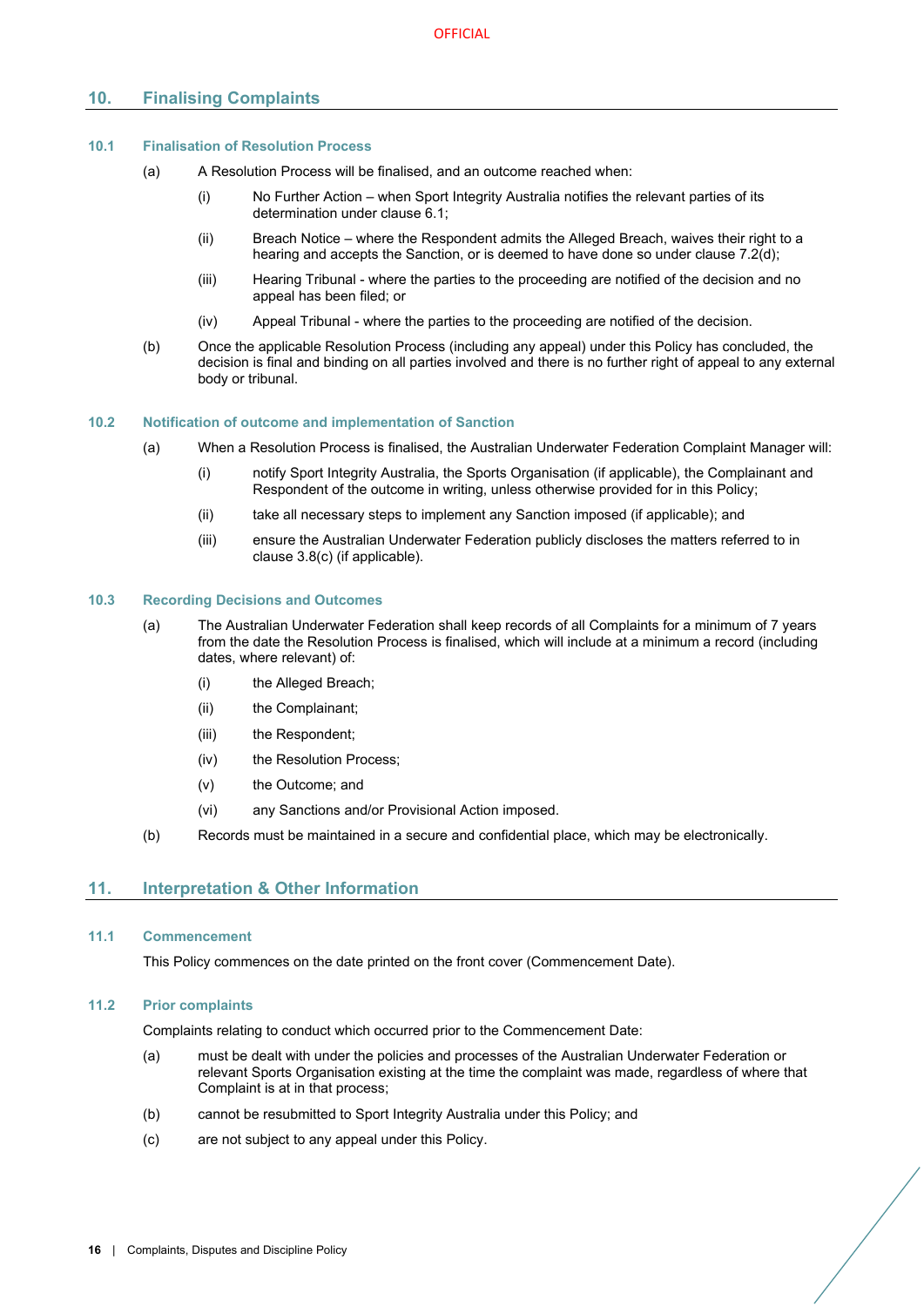# <span id="page-19-0"></span>**11.3 Requirements for Sport Organisations**

Sports Organisations must adopt and implement this Policy as their complaints management policy for complaints arising under all Eligible Policies.

# <span id="page-19-1"></span>**11.4 Interpretation**

- (a) Any document required to be provided under this Policy may be given by:
	- (i) sending it to an email or other electronic address, or to a postal address, nominated by the recipient party; or
	- (ii) email, post, or hand delivering it to that party's registered office.
- (b) A document is taken to have been received under this Policy if sent by email or other electronic transmission, on the date of transmission, or if hand delivered, on the date of delivery or if sent by post, 5 business days after it was sent.
- (c) Relevant Persons are responsible for keeping their contact details up to date with the Australian Underwater Federation or the Relevant Organisation they are associated with, as appropriate. Delivery to the last known address is sufficient in circumstances where the current whereabouts of a Relevant Person are not known.

## <span id="page-19-2"></span>**11.5 Amendment**

- (a) Sport Integrity Australia may amend this Policy from time to time. The Australian Underwater Federation/Sports Organisation must make the new version available on its website as soon as possible including the date on which any amendment/s take effect.
- (b) Any Complaint under this Policy which is not finalised at the time of an amendment to this Policy will continue to be processed under the substantive provisions of this Policy in force at the time Sport Integrity Australia received the Complaint Form unless Sport Integrity Australia and/or the Hearing Tribunal determines the principle of "lex mitior" appropriately applies in the circumstances.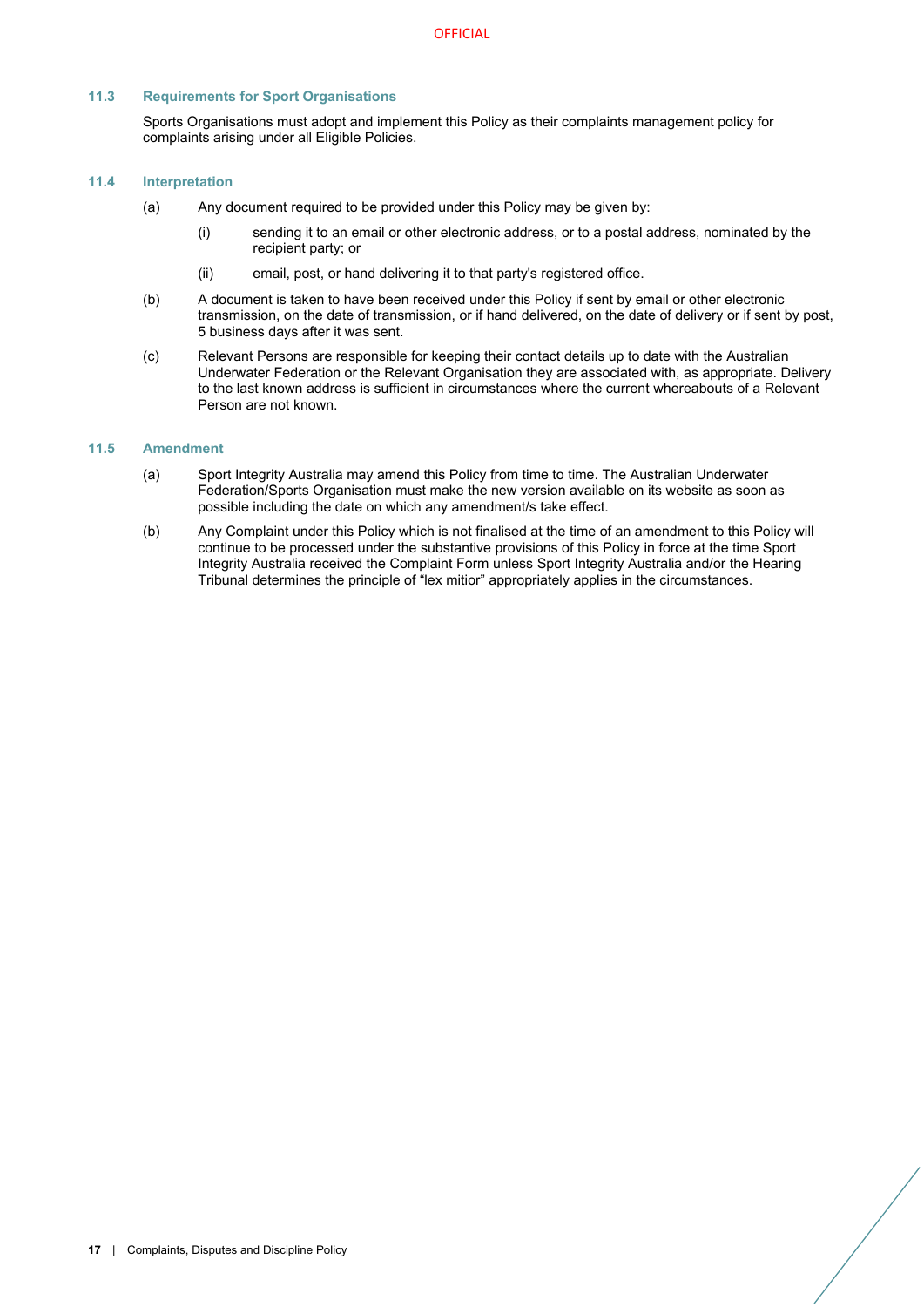# **SCHEDULE 1- Internal Hearing Tribunal Procedure**

#### <span id="page-20-0"></span>**Interpretation**

1. In this Schedule:

**Chair** means the chair of a particular Hearings Tribunal in accordance with this Schedule.

**Legal Practitioner** is a person holding a current practising certificate as a lawyer or barrister in any Australian jurisdiction.

**Sports Administrator** means a person who currently, or within the previous five years, is or has been employed in the field of sports administration.

**Tribunal Member** means an individual person sitting on a Tribunal.

- 2. Defined terms not otherwise defined in this Schedule have the meaning given to them in the Policy.
- 3. All clause references refer to this Schedule unless otherwise provided.

#### **Convening Tribunal**

- 4. As required under claus[e 8.2](#page-15-2) of the Policy, the Australian Underwater Federation Complaint Manager will convene a Tribunal in accordance with this Schedule.
- 5. The Tribunal shall be convened as soon as reasonably practicable in the circumstances, and shall endeavour to convene a hearing:
	- (a) For a referral under clause [8.2\(a\)\(i\)](#page-15-11) (provisional action) of the Policy, no later than one week after notification by the Australian Underwater Federation Complaint Manager;
	- (b) For a referral under clause [8.2\(a\)\(ii\)](#page-15-9) (breach/sanction) of the Policy, no later than three weeks after notification by the Australian Underwater Federation Complaint Manager.

# **Composition of Tribunal**

- 6. Subject to clause[s 7](#page-13-0) and [9](#page-16-1) each Tribunal shall:
	- (a) comprise three Tribunal Members appointed by the Australian Underwater Federation Complaint Manager;
	- (b) comprise at least one Legal Practitioner and one Sports Administrator;
	- (c) be chaired by the Chair, who shall be appointed by the Australian Underwater Federation Complaint Manager and shall be:
		- (i) a Legal Practitioner; and
		- (ii) a person of experience and skills suitable to the function of chairing a tribunal.
- 7. A Tribunal convened to hear a matter referred under clause [8.2\(a\)\(i\)](#page-15-11) (Provisional Action) of the Policy will comprise of a single Tribunal Member appointed by the Australian Underwater Federation Complaint Manager who is a person of suitable experience and skills, independent of the Australian Underwater Federation and (if applicable) Sports Organisation.
- 8. The Australian Underwater Federation Complaint Manager shall use reasonable endeavours to ensure that the Tribunal Members selected do not have any actual or perceived conflict of interest in relation to the Alleged Breach that might reasonably call into question the impartiality of the Tribunal.
- 9. Should a Tribunal Member become unable to sit on a Tribunal following the convening of the Tribunal for whatever reason, the Australian Underwater Federation Complaints Manager shall appoint a replacement Tribunal Member.
- 10. Should a party challenge the impartiality of a Tribunal Member, the challenge will be determined by the Chair sitting alone, unless that challenge relates to the Chair in which case it will be determined by: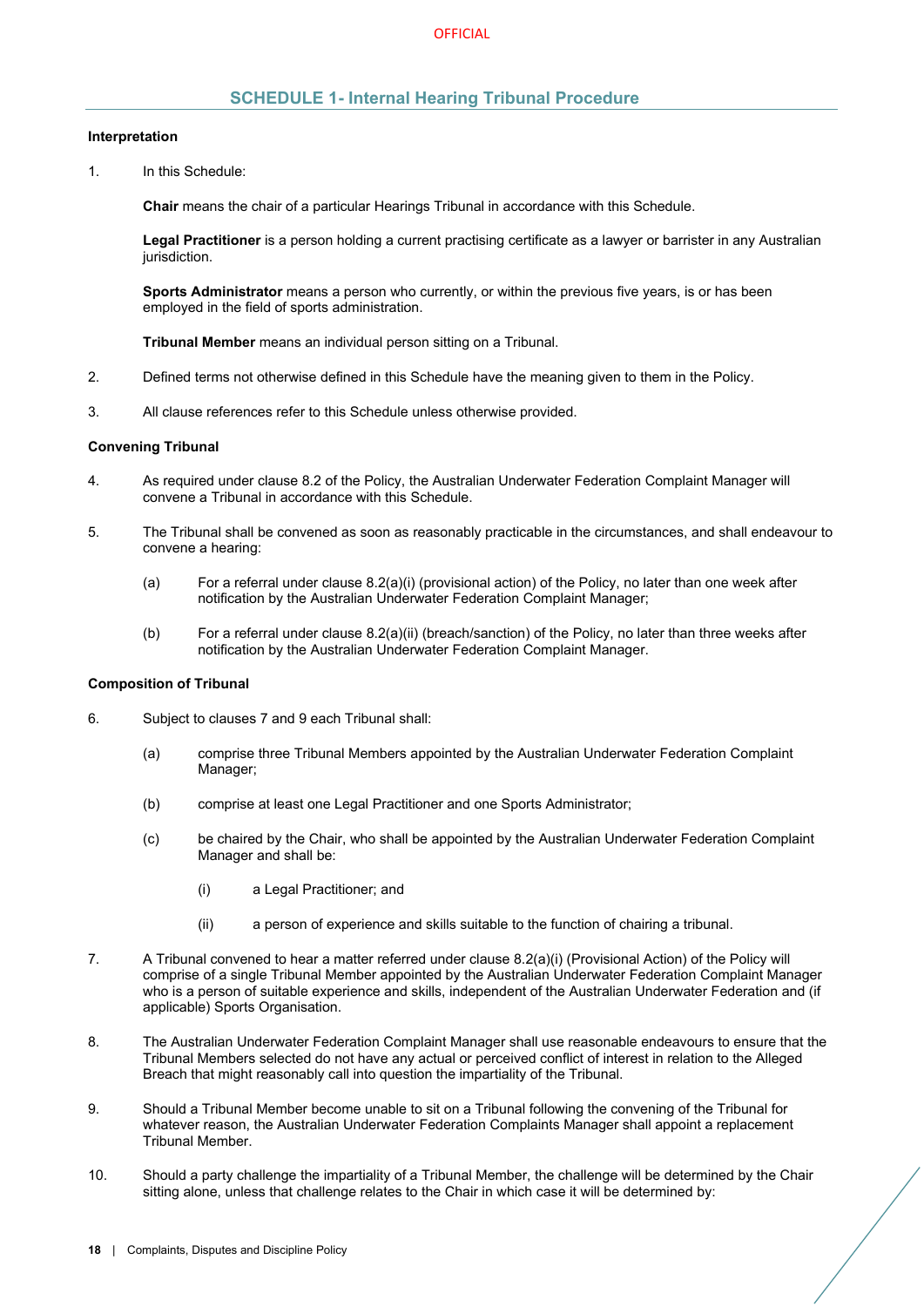- (a) the Australian Underwater Federation Complaints Manager; or
- (b) if the Australian Underwater Federation Complaints Manager is unavailable or unable to act, the other members of the Tribunal.
- 11. There shall be no right of appeal from a decision made under clause 9.
- 12. No Internal Hearing Tribunal decision shall be invalidated by any irregularity in the appointment of a Tribunal Member.

# **Responsibilities of Chair**

- 13. Without limiting any other duties of the Chair set out under this Schedule, the person appointed as Chair of the Tribunal shall have the following responsibilities:
	- (a) to chair hearings of the Tribunal;
	- (b) to ensure accurate records are kept of all of the Internal Tribunal's proceedings and decisions, including at a minimum:
		- (i) particulars of the hearing, including date, time, and location;
		- (ii) the names of each Tribunal Member, Respondent, witnesses called, and any other parties permitted to attend by the Internal Tribunal;
		- (iii) the decision of the Tribunal, including any Sanction imposed, whether given to the parties orally, in writing or a combination of both, and the date(s) of communication;
	- (c) to ensure that the hearing is conducted in accordance with the principles of procedural fairness; and
	- (d) to communicate to all parties of a Tribunal the results of such Tribunal and provide a copy of the record of result to the Australian Underwater Federation Complaints Manager within seven days of the hearing.

#### **Attendance at Internal Hearing Tribunal**

- 14. The following persons shall be required to attend the Internal Tribunal Hearing conducted under this Schedule:
	- (a) the Respondent; and
	- (b) The Australian Underwater Federation /Sports Organisation.
- 15. The following persons shall be entitled to attend a Tribunal hearing:
	- (a) Sport Integrity Australia;
	- (b) any person that the Chair in their absolute discretion believes will assist the Tribunal and invites to attend the Tribunal for that purpose; and
	- (c) where a Respondent or a witness is a Vulnerable Person, an adult adviser, who will, unless unavailable or other extraordinary circumstance, be such person's parent or guardian.
- 16. Each party appearing at or before the Tribunal shall bear their own costs.

### **Non-attendance by Respondent(s)**

- 17. If a Respondent fails to attend the Internal Tribunal Hearing without reasonable cause, the hearing may proceed and a determination may be made by the Tribunal in the absence of the Respondent, provided that the Tribunal is satisfied that this Schedule has been complied with.
- 18. If the Australian Underwater Federation /Sports Organisation fails to attend a Tribunal hearing without reasonable cause, the hearing may proceed and a determination may be made by the Tribunal in the absence of that person, provided that the Tribunal is satisfied that all notification procedures under this Schedule have been carried out.

#### **Adjournments**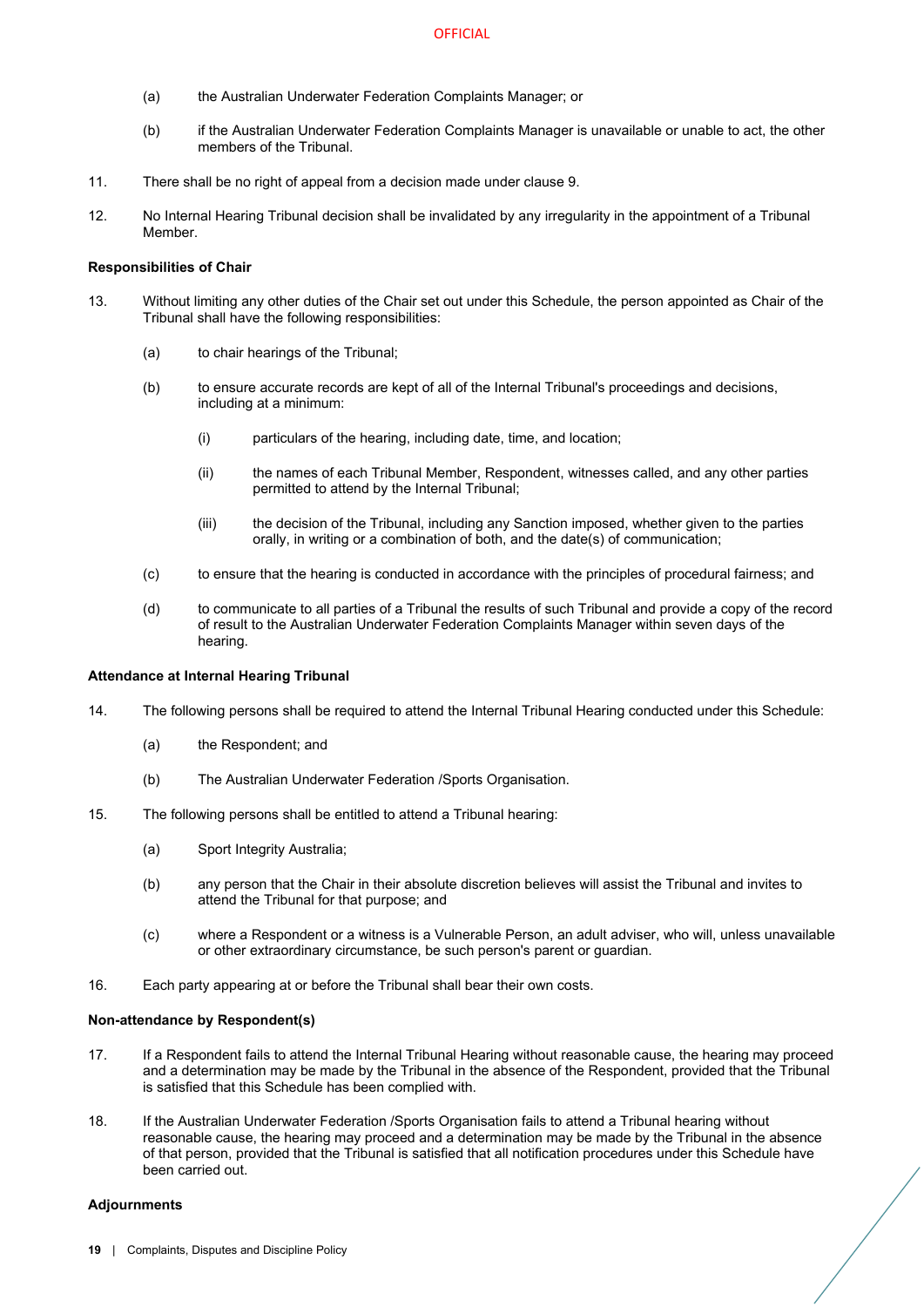19. A Respondent or the Australian Underwater Federation /Sports Organisation may apply to the Chair to have an Internal Tribunal Hearing adjourned if there are compelling circumstances that warrant such steps being taken to avoid costs, hardship, or significant inconvenience to one or more parties. The Tribunal has sole discretion on whether or not to grant the application.

# **Procedure of Tribunal**

- 20. The Tribunal shall conduct the hearing in such manner as it sees fit and may in its absolute discretion:
	- (a) convene the hearing by way of video or teleconference if the circumstances warrant;
	- (b) consider any evidence, and in any form that it deems relevant;
	- (c) question any person giving evidence;
	- (d) limit the number of witnesses presented to those who provide any new evidence; and
	- (e) act in an inquisitorial manner in order to establish the truth of the issue/case before it.
- 21. Without limiting the Tribunal's power to regulate its own procedure as it sees fit, the Tribunal shall ordinarily proceed in accordance with the following steps:
	- (a) If a body corporate, the Australian Underwater Federation, or Sports Organisation is a party to a Tribunal hearing, one member of that body corporate, the Australian Underwater Federation, or Sports Organisation shall be appointed by the body corporate, the Australian Underwater Federation, or Sports Organisation to act as spokesperson for such body at the Tribunal.
	- (b) At the commencement of a hearing, the Chair will identify the Tribunal Members and determine whether the Respondent is present to answer the allegation(s) in the Alleged Breach.
	- (c) The parties will be notified of their right to remain in the hearing until all evidence is presented but not to be present while the Tribunal considers its findings and determines an appropriate Sanction (if any).
	- (d) The Chair shall advise all those persons present of the method of recording the hearing (if any).
	- (e) The Alleged Breach shall be read out in the presence of all persons eligible to be present.
	- (f) The Respondent shall be asked whether or not they intend to dispute the Alleged Breach and the Sanction (if any).
	- (g) If the Respondent does not dispute the Alleged Breach, the Chair will provide the parties with an opportunity to make submissions as to the appropriate Sanction (if any) to be imposed.
	- (h) If the Respondent does dispute the Alleged Breach, the Chair will invite the Australian Underwater Federation /the Sports Organisation to give evidence and witnesses (if any) shall be called upon to give their evidence in turn, subject to the approval of the number of witnesses to be called by the Tribunal in its discretion. The Respondent has a right to cross examine any witness called. Australian Underwater Federation /the Sports Organisation may summon the Respondent to give evidence and cross examine them.
	- (i) Each witness shall be entitled to leave the Tribunal hearing after giving evidence unless otherwise directed by the Tribunal. Witnesses shall be entitled to remain in the hearing room after giving evidence with the permission of the Tribunal.
	- (j) The Respondent shall then be entitled to present their defence. Witnesses may be called subject to the approval of the number of witnesses to be called by the Tribunal in its discretion. The Australian Underwater Federation /the Sports Organisation has a right to cross examine the Respondent or any witness called.
	- (k) Where a Vulnerable Person exercises his/her right to have an adult adviser present in accordance with this Schedule, a reasonable opportunity for consultation between the minor and the adviser shall be provided by the Tribunal.
	- (l) Where a party makes video evidence available to the Tribunal, it may, at the discretion of the Tribunal, be presented. The onus of providing suitable viewing equipment shall lie with the person requesting that the evidence be presented.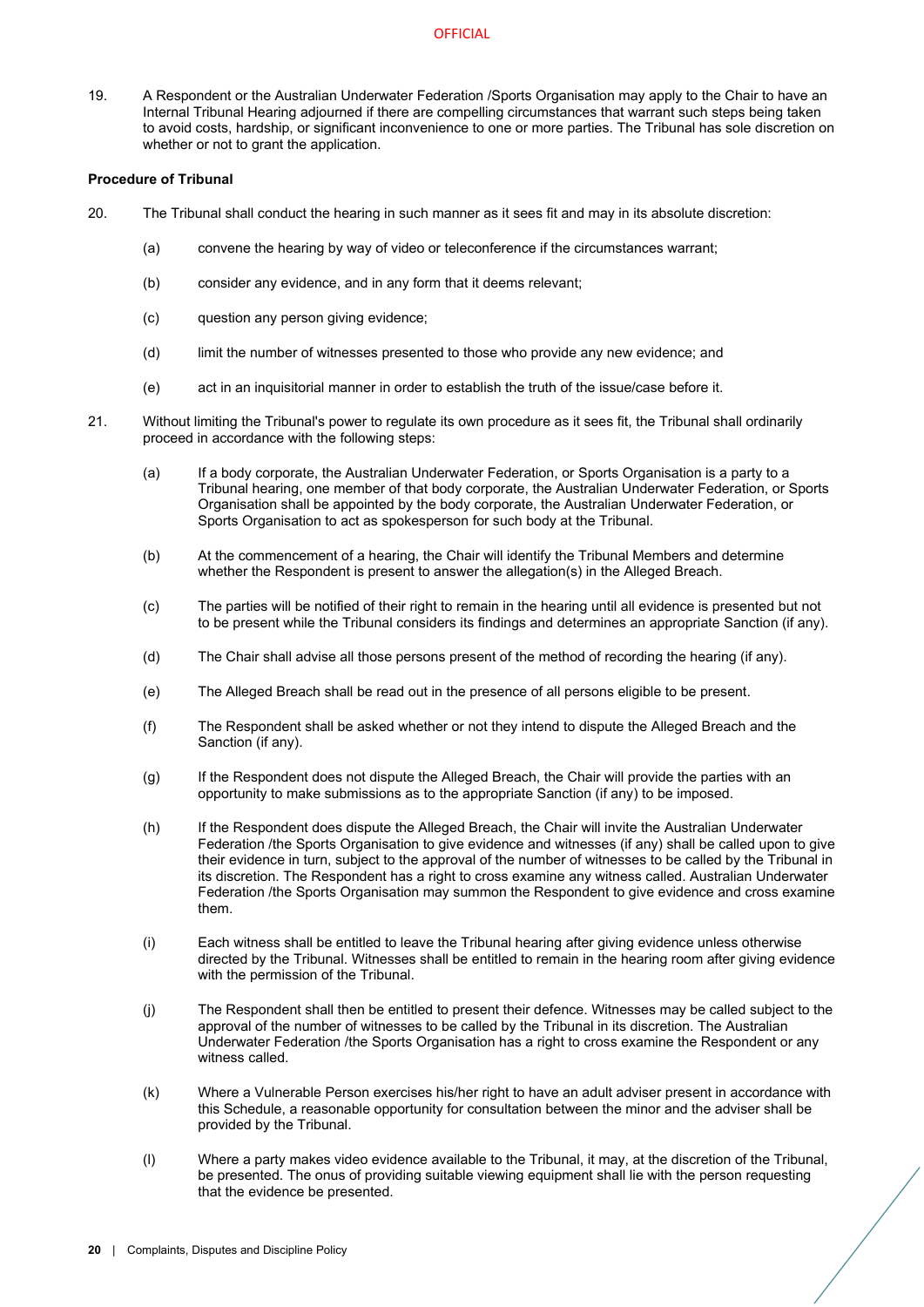- (m) The Tribunal may, so as to limit inconvenience to witnesses, allow evidence to be given by telephone or videoconference.
- 22. At the conclusion of all of the evidence and submissions the Chair shall ask all persons present to leave the hearing room while the Tribunal considers its findings.
- 23. If the Tribunal is satisfied that a breach of an Eligible Policy has been proven using the Standard of Proof, it shall find the breach proven. Otherwise, the Complaint of the Alleged Breach shall be dismissed.
- 24. If the Tribunal is not satisfied that the particular alleged breach has been proved but is satisfied that a lesser breach of an Eligible Policy has been proven, then the Internal Tribunal may find such lesser breach proven.
- 25. Where it appears to the Tribunal that the Australian Underwater Federation /the Sports Organisation has made an error in identifying the correct alleged breach of an Eligible Policy, or omitted alleged breaches that should have been made, the Tribunal may amend the allegation(s), subject always to the requirement that the Respondent must be informed of the new allegations and given an opportunity to respond to such allegations.
- <span id="page-23-2"></span>26. Where the Tribunal finds that one or more alleged breaches of an Eligible Policy have been proven, it shall inform the parties of its decision and provide the Australian Underwater Federation /the Sports Organisation and the Respondent with an opportunity to make submissions as to Sanction (if the parties have not already had an opportunity to make such submissions). The Tribunal may, in its absolute discretion, decide that it is appropriate to:
	- (a) receive oral submissions as to Sanction immediately after delivering its decision as to the Alleged Breach; or
	- (b) adjourn the hearing to allow the parties to make submissions as to Sanction on some later date, in which case, the Tribunal shall direct whether submissions should be made orally or in writing.
- 27. After considering the parties' submissions as to Sanction, the Tribunal shall determine the Sanction to be imposed (if any) in accordance with clause [7.5](#page-14-2) of the Policy and shall advise the parties of its decision.
- <span id="page-23-0"></span>28. The decision of the Tribunal shall be given by the Chair. The Chair may either:
	- (a) give its decision as to the Alleged Breach and/or Sanction orally at the close of the hearing, with or without short- form oral reasons; or
	- (b) reserve its decision as to the Alleged Breach and/or Sanction but if it does so, it will provide its decision within 14 days of the hearing.
- <span id="page-23-1"></span>29. The Chair must provide written reasons for its decision within 14 days of the hearing.
- 30. Notwithstanding clause[s 28](#page-23-0)[-29](#page-23-1) of this Schedule if the Tribunal has directed the parties to make submissions as to Sanction as per claus[e 26](#page-23-2) above, the Chair will provide its decision and written reasons as to Sanction within 14 days of receipt of the submissions, or as otherwise directed by the Tribunal.
- 31. The Chair will notify the Australian Underwater Federation Complaints Manager of the decision of the Tribunal and provide a copy of the written reasons. The Complaints Manager will notify the parties of the decision and provide them with a copy of the written reasons.
- 32. For the Tribunal to find something has been proven on the balance of probabilities, it must be satisfied that on the evidence put before it the alleged fact or matter is more probable than not. In reaching this conclusion, the Hearings Tribunal must take into account all relevant factors including the:
	- (a) nature and seriousness of the allegations; and
	- (b) impact of the potential sanctions that may be imposed if the allegations are proven.
- 33. The standard of proof requires greater certainty for a more serious allegation compared with a less serious allegation.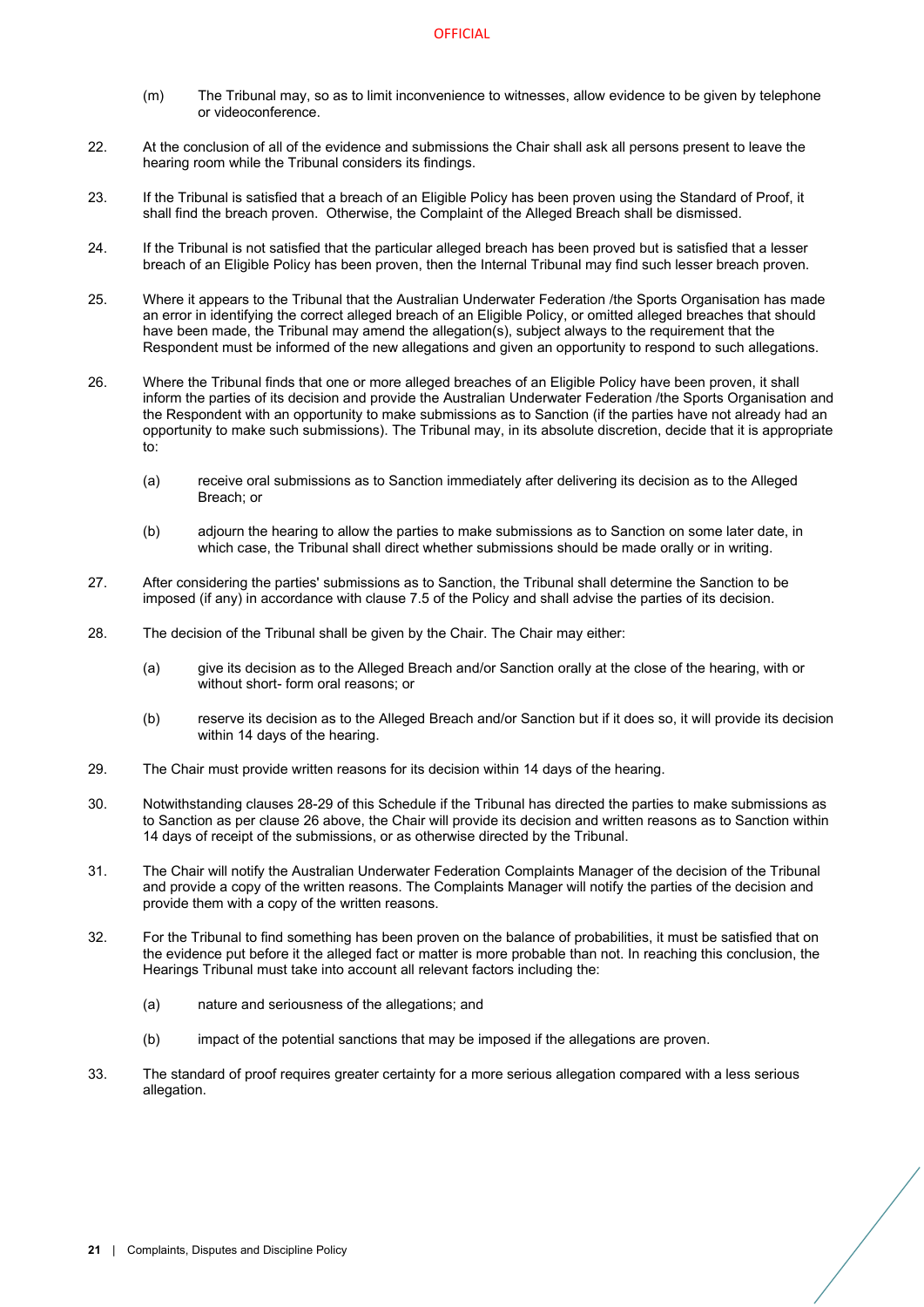# **SCHEDULE 2- Internal Appeals Tribunal Procedure**

#### <span id="page-24-0"></span>**Interpretation**

1. In this Schedule:

**Appeal Chair** means the chair of a particular Appeals Tribunal in accordance with this Schedule.

**Tribunal Member** means an individual person sitting on an Appeals Tribunal.

- 2. Defined terms not otherwise defined in this Schedule have the meaning given to them in the Policy or [SCHEDULE 1.](#page-20-0)
- 3. All clause references refer to this Schedule unless otherwise provided.

### **Convening Internal Appeals Tribunal**

- 4. As required under claus[e 9.6](#page-17-1) of the Policy, the Australian Underwater Federation Complaints Manager will convene an Appeals Tribunal in accordance with this Schedule.
- 5. The Appeals Tribunal shall be convened as soon as reasonably practicable after a referral under clause [9.6](#page-17-1) of the Policy and shall endeavour to convene no later than two weeks after notification by the Australian Underwater Federation Complaints Manager.

#### **Composition of Internal Appeals Tribunal**

- 6. Subject to clause [7](#page-24-1) of this Schedule, each Appeals Tribunal shall:
	- (a) comprise three Tribunal Members selected by the Australian Underwater Federation Complaints Manager;
	- (b) comprise at least one Legal Practitioner and one Sports Administrator; and
	- (c) be chaired by the Appeal Chair who shall be appointed by the Complaints Manager and shall be:
		- (i) a Legal Practitioner; and
		- (ii) a person of experience and skills suitable to the function of chairing an Appeals Tribunal,

none of whom sat on or was involved in the original Hearings Tribunal for the Alleged Breach subject of the appeal.

<span id="page-24-1"></span>7. Clauses 9 - 11 (inclusive) o[f SCHEDULE 1](#page-20-0) apply to an Appeals Tribunal with any necessary amendments.

# **Procedure of Internal Appeals Tribunal**

- 8. Subject to this Schedule, the Appeals Tribunal and persons appearing before it are bound by the same procedures under this Policy as if the Appeals Tribunal was the Tribunal hearing a matter at first instance.
- 9. The Appeals Tribunal must limit its hearing to consideration of the Ground(s) of Appeal relied upon by the Appellant under clause [9.3\(a\)](#page-16-6) of the Policy, in accordance with clause [9.5](#page-17-0) of the Policy.
- 10. The Respondent to an Appeals Tribunal will be given the opportunity to file a written submission in response to the Notice of Appeal.
- 11. The parties to an Appeal Tribunal may not call witnesses unless given leave to do so by the Appeals Tribunal. The Appeals Tribunal will not allow a party to call a witness to give evidence in relation to any matter outside of the Ground(s) of Appeal relied upon by the Appellant.
- 12. An Appeals Tribunal has the power to:
	- (a) dismiss the appeal;
	- (b) uphold the appeal;
	- (c) impose any of the Sanctions set out in the Policy; or